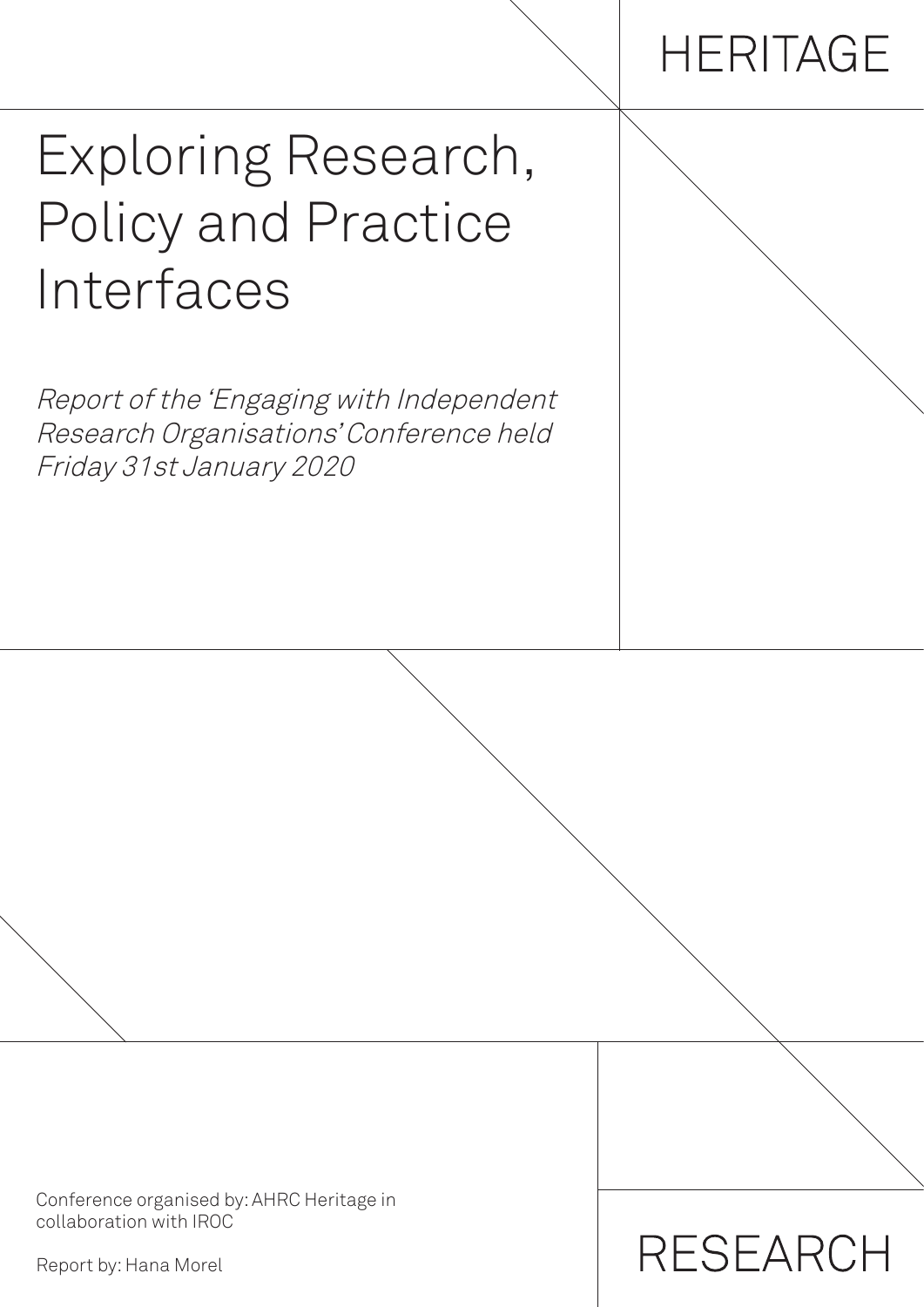**Report of the 'Engaging with Independent Research Organisations' Conference held Friday 31st January 2020 at the Dana Research and Library Services, Science Museum**

**Report by Hana Morel**

**Special thanks to collaborative input and editing from: Suzanne Bardgett, Tim Boon, John Cattell, Emma Dwyer, Rodney Harrison, Sara Perry, Emily Pringle, and Allan Sudlow.**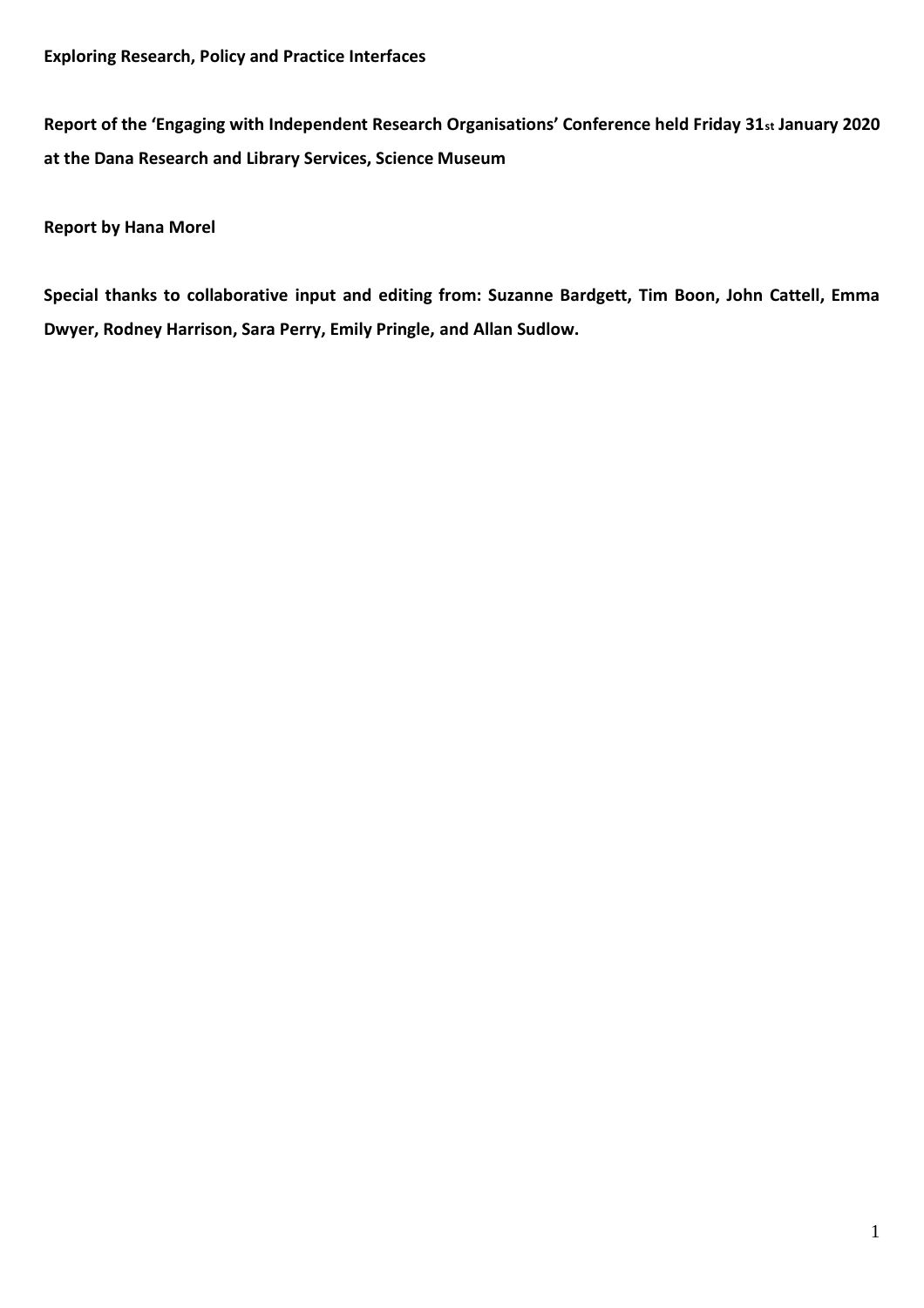# **TABLE OF CONTENT**

| <b>THE RESEARCH LANDSCAPE</b><br>THE UK GOVERNMENT'S DRIVE TOWARDS RESEARCH AND DEVELOPMENT |                |
|---------------------------------------------------------------------------------------------|----------------|
|                                                                                             |                |
| <b>RESEARCH IN HIGHER EDUCATION INSTITUTIONS</b>                                            | $\overline{7}$ |
| <b>RESEARCH IN INDEPENDENT RESEARCH ORGANISATIONS</b>                                       | 8              |
| <b>COLLABORATION BETWEEN HEIS AND IROS</b>                                                  | 10             |
| <b>BEHIND JOINT RESEARCH</b>                                                                | 11             |
| <b>COLLABORATIVE DIALOGUE</b>                                                               | 13             |
| <b>BUILDING TRUST</b>                                                                       | 13             |
| <b>BREAKING DOWN STEREOTYPES</b>                                                            | 14             |
| <b>CONCERNS AND INGRAINED INEQUALITIES</b>                                                  | 14             |
| <b>COMMUNICATION AND TRANSPARENCY</b>                                                       |                |
| ORGANISATIONAL GOVERNANCE & INTERNAL PRESSURES                                              |                |
| STRUCTURAL CONSIDERATIONS                                                                   | 17             |
| CAPACITY AND LIMITATIONS                                                                    | 18             |
| <b>STRATEGIC CONSIDERATIONS</b>                                                             | 19             |
| <b>FUTURE DIRECTIONS</b>                                                                    | 21             |
| <b>EMPOWERMENT</b>                                                                          | 21             |
| THINKING OF WHAT IS NEXT FOR DIVERSITY, DIGITISATION AND THE CREATIVE ECONOMY?              | 23             |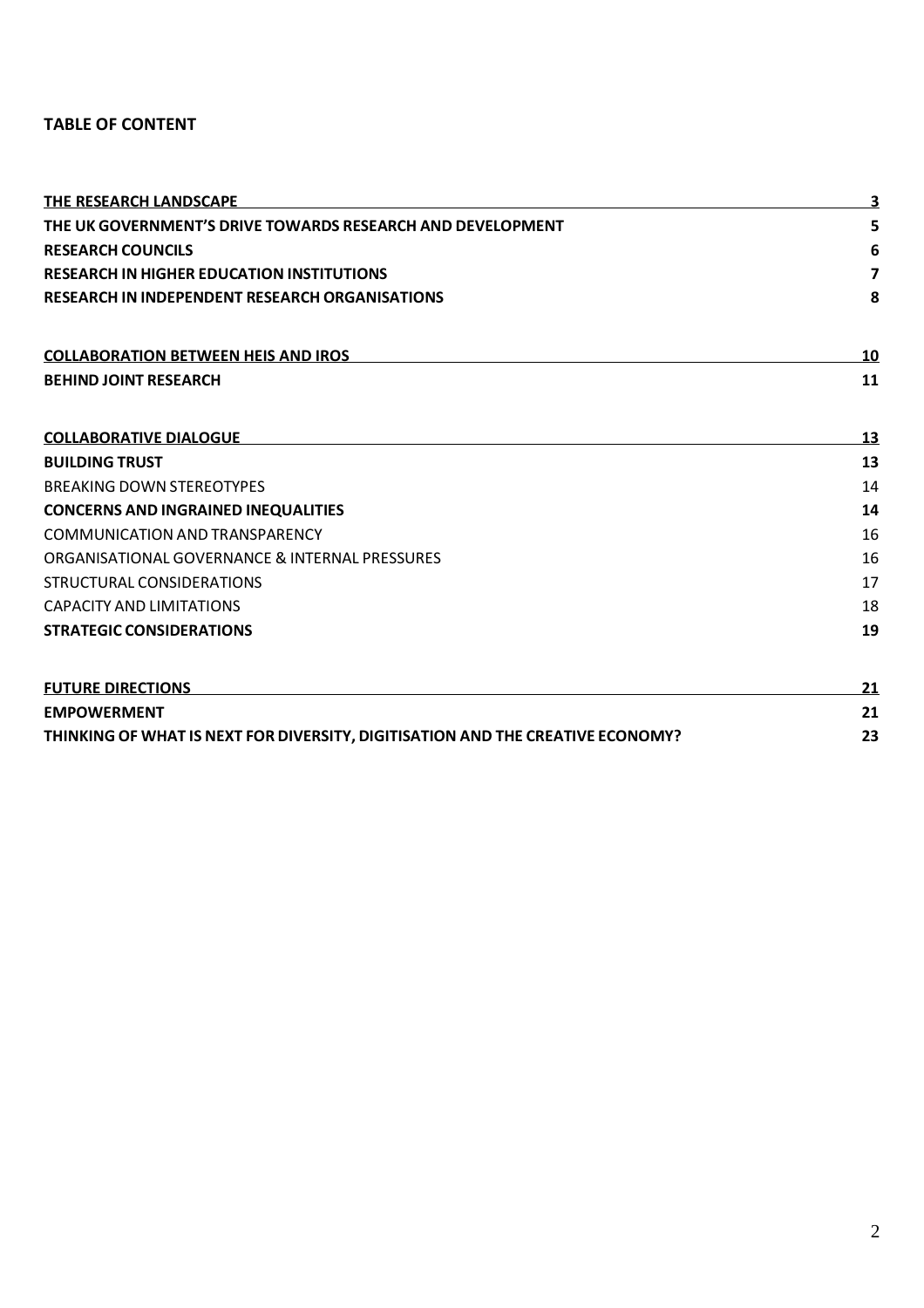# <span id="page-3-0"></span>THE RESEARCH LANDSCAPE

The research landscape is constantly evolving, with notable changes seen as technological innovation advances, public policy develops, and international relationships shift. Additionally, 'there have been encouraging signs of increased awareness about the need for equity in research – for example, looking at broadening geographical participation and increasing opportunities for groups of people who have often been marginalized.'<sup>1</sup>

The research landscape is embedded in notions of the future, and the future directions we move towards. Certainly, the implications of research projects, methods, aims and outcomes can contribute towards a range of areas from 'identifying gaps and motivating new research directions in the field' or exploring 'future directions related to the study itself' or indeed providing additional insight 'with empirical and comparative evaluation for the effectiveness, efficiency, and scalability' of current systems and mechanisms, and providing that quantitative or qualitative assessment to support previous findings or mechanisms.<sup>2</sup> Research equips and enables us to rethink and challenge the validity of theories, practices, knowledge and skills as well as enable us to think creatively by exploring new ideas and methods of investigation.

| <b>Analysis</b>   | To understand why, how and whether research is effective, and how it can be better     |
|-------------------|----------------------------------------------------------------------------------------|
|                   | supported.                                                                             |
| Advocacy          | To demonstrate the benefits of supporting research, and enhance the understanding      |
|                   | of research and its processes among policymakers and the public.                       |
| <b>Allocation</b> | To determine how to distribute funding across the research system                      |
| Accountability    | To evidence that money and other resources have been used efficiently and effectively, |
|                   | and to hold stakeholders to account.                                                   |
| <b>Acclaim</b>    | To compare and recognise the value of higher education institutions and independent    |
|                   | research organisations and the research conducted within them.                         |
| Adaptation        | To steer change in organisational structures, behaviours and cultures, and research    |
|                   | activities and priorities.                                                             |

#### **Definitions of six A's as reasons for research assessment**

Table 1 Source: Parks et al, The changing research landscape and reflections on national research assessment in the future. Pa IX

Research, globally, has become intrinsically tied with innovation and development and is seen as critical for future-oriented, long-term activities for increased competition. Across the world, we see renewed investment

<sup>1</sup> Sian Harris, 'The Evolving Landscape of Research Access and Its Impact on the Global South', The Scholarly Kitchen, 7 February 2019, https://scholarlykitchen.sspnet.org/2019/02/07/the-evolving-landscape-of-research-access-and-its-impact-on-the-global-south/. See also: Sarah Parks et al., 'The Changing Research Landscape and Reflections on National Research Assessment in the Future':, Product Page, 2019, https://www.rand.org/pubs/research\_reports/RR3200.html.

<sup>2</sup> M. Salama, R. Bahsoon, and N. Bencomo, 'Chapter 11 - Managing Trade-Offs in Self-Adaptive Software Architectures: A Systematic Mapping Study', in *Managing Trade-Offs in Adaptable Software Architectures*, ed. Ivan Mistrik et al. (Boston: Morgan Kaufmann, 2017), 249–97, https://doi.org/10.1016/B978-0-12-802855-1.00011-3.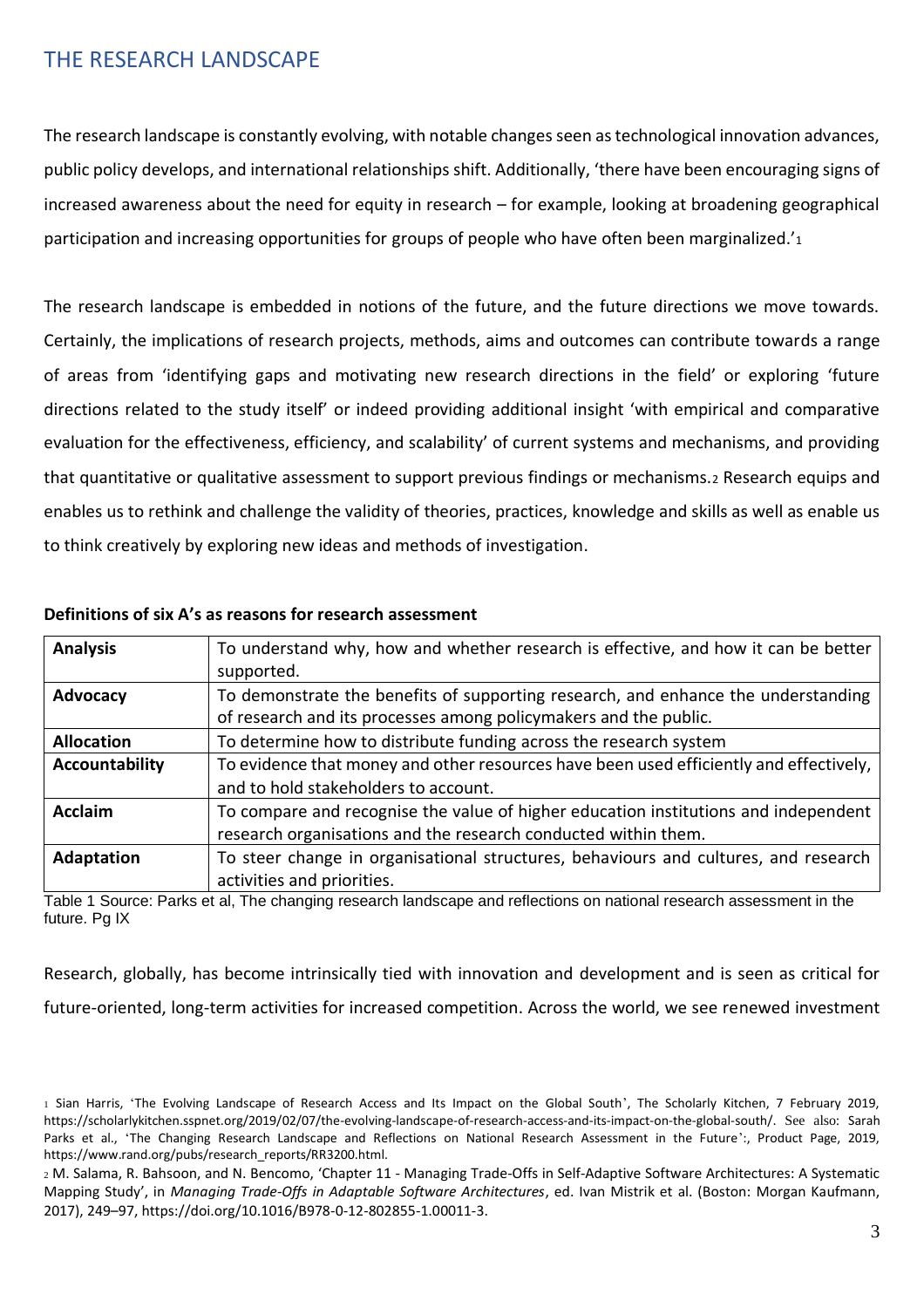in basic, applied and experimental research: we have seen R&D expenditure grow fast between 2000 and 2010 in real terms across the world, with a 60% increase in expenditure since the mid-90s.<sup>3</sup> In the US, this is demonstrated by the average annual growth in R&D expenditure being at 3.1 per cent in real terms, as compared with average growth in GDP of 2.8 per cent. Indeed, R&D represents a sizable proportion of our economies with the OECD group's R&D expenditure growing 'as a proportion of GDP from 1.9 per cent in 1981 to 2.3 per cent in 2008.'<sup>4</sup>

Research funding at the European level has equally been key, with the first Framework Programme for Research and Technological Development (RTD) set up in 1984 by the European Commission: RTD has been 'an important area of European legislation since the first Communities Treaties' and since 2014, 'EU research funding has been largely grouped under Horizon 2020, the 8th EU Framework Programme for Research and Innovation covering the 2014-2020 period, which is aimed at securing Europe's global competitiveness' at an international level.<sup>5</sup> These Framework Programmes have of course grown considerably in budget and scope since their inception, and now include the social sciences and humanities. 'The eighth multiannual Framework Programme, Horizon 2020 (from 2014 onward), has an estimated budget of almost 80 billion euros over a period of 7 years', the aim of which is to 'boost innovation' through excellence, enterprise-related participation and a focus on societal challenges.<sup>6</sup>

Below is an extract from König and Nowotny which outlines the EU development thereon:

The European integration project is mostly driven by the establishment of a common European market. Research funding was thus initially perceived as a way to support the European economic base and its competitiveness by concentrating on science, engineering, and technology. However, immediately after the Maastricht Treaty, the fourth Framework Programme (1994–98) introduced the Targeted Socio-economic Research Programme (TSER). Under the fifth Framework Programme, it was renamed Key Action "Improving the Socioeconomic Knowledge Base" (1998–2002) (Kastrinos, 2010: p. 300). According to the final report on TSER, the program was intended "to build up both the knowledge base and research networks for high quality, policy relevant, comparative European socio-economic research at both national and Community level, in order to support sustainable social and economic development" (European Commission, 1998: p. 5). Having funded 365projects, and invested

<sup>3</sup> Michael Jubb, 'The Scholarly Ecosystem', in *Academic and Professional Publishing*, ed. Robert Campbell, Ed Pentz, and Ian Borthwick (Chandos Publishing, 2012), 53–77, https://doi.org/10.1016/B978-1-84334-669-2.50003-2. <sup>4</sup> Jubb.

<sup>5</sup> 'Policy for Research and Technological Development | Fact Sheets on the European Union | European Parliament', accessed 3 March 2020, https://www.europarl.europa.eu/factsheets/en/sheet/66/policy-for-research-and-technological-development.

<sup>6</sup> Thomas König and Helga Nowotny, 'Social Science Infrastructure: European Union (Resourcing and Funding)', *International Encyclopedia of the Social & Behavioral Sciences*, 31 December 2015, https://doi.org/10.1016/B978-0-08-097086-8.41049-4.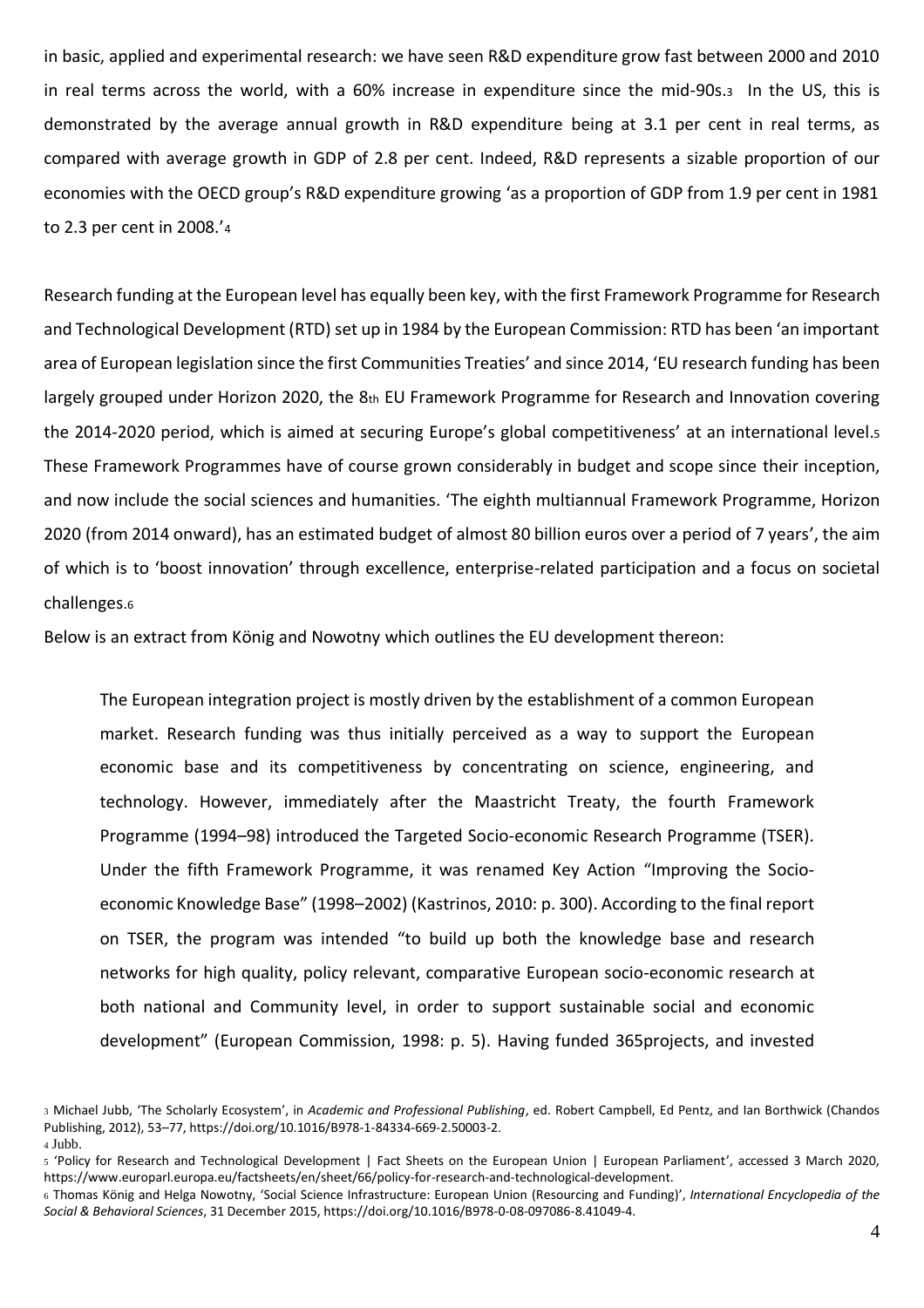267 million euros over the course of10 years, the fourth and fifth Framework Programmes gave the social sciences a considerable share of the research budget for the first time (although, approximately only 1% of the budget for the two Framework Programmes went to social sciences projects) (Schögler, 2013: p. 59). The sixth Framework Programme widened its scope even further by bringing the social sciences and the humanities together for the first time under the funding stream "Citizens and Governance in a Knowledge-based Society" (Smith, 2003). The funding stream dedicated to research in the social sciences and humanities (SH) under FP7 was consequently called 'Socio-economic Sciences and the Humanities.<sup>7</sup>

While the research landscape globally continues to evolve, the question of 'how best to restructure and reform public research organisations to improve their contributions to social and economic problems without sacrificing the objectivity and independence of their advice and their ability to pursue curiosity-based research' is becoming more central. There is a foreseen need to address 'both a competitiveness challenge (closing Europe's gap in innovation) and a cultural challenge (integrating research and innovation to focus on societal challenges)'.<sup>8</sup>

# <span id="page-5-0"></span>THE UK GOVERNMENT'S DRIVE TOWARDS RESEARCH AND DEVELOPMENT

At time of writing, it is worth acknowledging that given the current situation worldwide with the Covid-19 pandemic, it is difficult to predict what the research funding landscape across the EU will look like thereafter. In the UK, research and innovation are seen as 'vital' to the country's 'prosperity, security and wellbeing, and an integral part of delivering the UK's Industrial Strategy', and the government has committed to reach the target of 2.4% of GDP investment in Research and Development by 2027.'<sup>9</sup> Funding is allocated to two nondepartmental government bodies, the UK Research and Innovation (UKRI) and higher education funding councils (HEFCs). In 2004 the UK published its Science and Innovation Investment Framework that announced:

For the UK economy to succeed in generating growth through productivity and employment in the coming decade, it must invest more strongly than in the past in its knowledge base, and translate this knowledge more effectively into business and public service innovation.<sup>10</sup>

<sup>7</sup> [Konig and Nowotny, Social Science Infrastrucutre.](https://pdf.sciencedirectassets.com/312634/3-s2.0-C20101671416/3-s2.0-B9780080970868410494/main.pdf?X-Amz-Security-To-ken=IQoJb3JpZ2luX2VjEOb%2F%2F%2F%2F%2F%2F%2F%2F%2F%2FwEaCXVzLWVhc3QtMSJIMEYCIQD%2ByDuD1aGAAdKk7QLDNHVp6a%2F%2FHGuxP%2BOq9ieFZM0gVgIhAPk%2FpqZwZxwJIVOk%2FxosBG4gNMADx%2FopBVuJKjyy0vZNKr0DCI7%2F%2F%2F%2F%2F%2F%2F%2F%2F%2FwEQAhoMMDU5MDAzNTQ2ODY1Igx6SRfhDKaox6KxPTcqkQOqd5KU6i63wZ1ClZP%2BTZzqef8llugDU00nVy6C94fwYi67ynE4efa6I5Udd%2BdNwMgXEVUM%2BnZ%2FPw5teqg5xGCi8YFjIdqnPbQaPqH79of54c1mUAt0dcr2UJU9ikP%2Fs2fpUubewl82M%2FaH4LCIBBiH%2FkgBA1RnKkjYkvkiTra-tOw8YVJpYNASDwyNxcOMeXHdmCYun1piijpQX4jovxWMDM0PvUzJA%2BgGo%2B2Qc30EUH07GTyJOLD3nHn1e8AcQdSvdVni8gZlK%2FxguRgoitssgs2LrgNIA%2B8om5O39jcyS6v9yKfUgwzq93m3kVLhyb5sVbb4wVnRtzGG7Shqhq11EIFLjOlDKUidXVu45498l836jOrRikggHdkQx1sIWtLqQSmX%2BWALil0G9dDyqQ5whnJDdA%2BHGkEpq26qJaxs1EPRSFZ%2FIy8vVU%2FpGPuSdmnGzcnb3cjP%2BcoHLWSyyqdGdelRntBXqyU1WGUqsNxSHJDDmcdJio2bu%2Fway12dK70Hrxm3Yo6kUtd2w%2BFkT0t3kkjCX%2F%2BrxBTrqARI8n8zsxUBkMSGdBOXnqk3nQnva5yoQXp0RKKb%2F6gLL9yv2%2F9nUFjC0f44ebpAQZWbefGJvpMIlTE8JOguzMo1CovB5qj15B5jCvM4utofje6yFXk%2BKB2QLgi7jS6JfDfyhuoLNG%2FdWCYkDpVDcz1i6EC1DS4g22Ot31kKtCnfQuLI4DE23wVJa1U8FzqVvcnSYO1CRjLqmwdggVfbHLKNYtBHm2FRhyVygmI5jEp%2F%2BP4ae65b42lysO0BxtVHkno6LZHnKcF%2Beo1J49Igw9EKpLTBNfq2ZiKU0U9NasHaelvdmD266w8Qa%2BQ%3D%3D&X-Amz-Algorithm=AWS4-HMAC-SHA256&X-Amz-Date=20200205T141325Z&X-Amz-SignedHeaders=host&X-Amz-Expires=300&X-Amz-Credential=ASIAQ3PHCVTY23ABNCRD%2F20200205%2Fus-east-1%2Fs3%2Faws4_request&X-Amz-Signa-tu-re=1d769739a85c3399502da84c361980ad4d63193302d93709c8509a8c2a696417&hash=95e691d0b39499119d03562035053c7794aff1428efb2e301093606a605c3d52&host=68042c943591013ac2b2430a89b270f6af2c76d8dfd086a07176afe7c76c2c61&pii=B9780080970868410494&tid=spdf-3c7c675c-41e0-44de-b06e-009acf2eaed4&sid=f408465922fa6245c469502222c9a80acbc4gxrqb&type=client) 644

<sup>9</sup> 'Research and Innovation Funding Allocation: 2017 to 2021', GOV.UK, accessed 3 March 2020,

<sup>8</sup> European Commission, 'Innovation Union Competitiveness Report 2011: Executive Summary' (European Union, 2011); Jubb, 'The Scholarly Ecosystem'.

https://www.gov.uk/government/publications/research-and-innovation-funding-allocation-2017-to-2021.

<sup>10</sup> UK Government, 'Science and Innovation Investment Framework, 2004-2014', 2004. Pg 15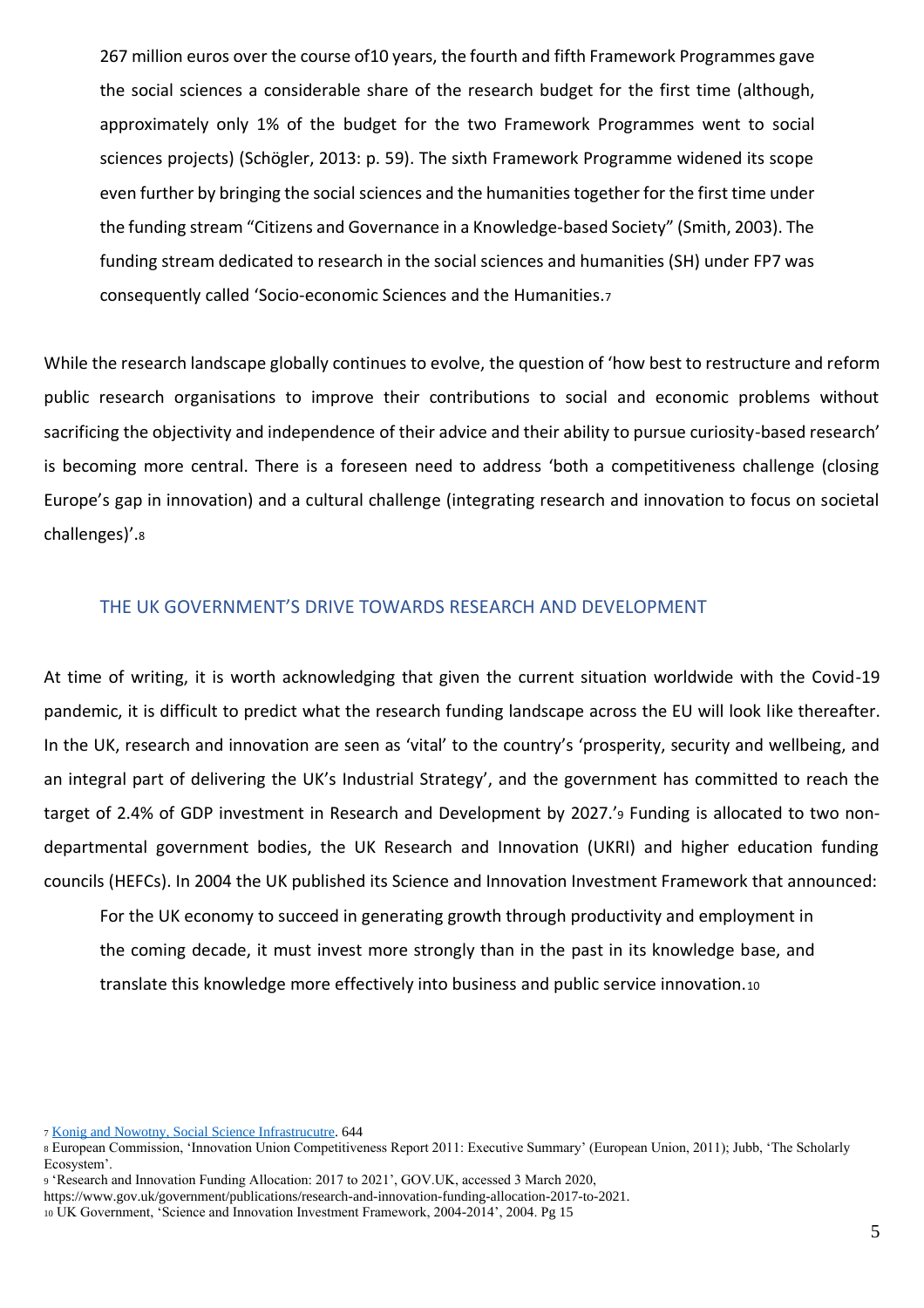The strategy behind this was to ensure that research resulted in 'tangible outcomes for the benefit of society and the economy' through targets and performance indicators.11 This strategy continues to have relevance today. In 2011, BIS (now BEIS) stated that:

Our world-class science and research base is inherently valuable, as well as critical to promoting economic growth. Investment in science and research creates new businesses and improves existing ones; brings highly skilled people into the job market; attracts international investment and improves public policy and services. The UK's world-class research base will be a key driver in promoting economic growth.<sup>12</sup>

As of 2018, the UK Office of National Statistics has announced that the UK Government's expenditure on research and development continues to grow by an increase of 4.3% and that the UK's GDP percentage ranked at 11 across all EU countries.<sup>13</sup> With key aims to develop 'dynamic and internationally competitive research' within the sector for 'economic prosperity and national wellbeing' as well as the 'expansion and dissemination of knowledge'14, there is no doubt the arts and humanities play a critical role in this landscape. 'While arts and humanities research makes a vital contribution to innovation, creativity and the success of many major sectors of the UK economy (such as creative industries and tourism) and informs public policy (for example in key areas such as law and social cohesion), it also plays a much more fundamental role in underpinning the quality of life and hence the wellbeing of society.'15

# <span id="page-6-0"></span>RESEARCH COUNCILS

In 2015, an independent review led by Sir Paul Nurse of the UK's Research Councils was published. This review, titled *Ensuring a Successful Research Endeavour',* was led by Sir Paul Nurse and provided key recommendations for the UK's research landscape.<sup>16</sup> Aligned with the following new 2017 *Higher Education and Research Act*, a new non-departmental public body came into operation, known now as the UK Research and Innovation (UKRI). Under this body sits all other Research Councils, including Innovate UK and Research England (previously HEFCE).<sup>17</sup> UKRI is managed by the Department for Business, Energy and Industrial Strategy (BEIS) and is part of the UK's dual support system for research funding.

<sup>15</sup> AHRC, 'Arts and Humanities Research Landscape', n.d., https://ahrc.ukri.org/documents/publications/arts-and-humanities-research-landscape/. <sup>16</sup> 'Nurse Review of Research Councils: Recommendations', GOV.UK, accessed 3 March 2020, https://www.gov.uk/government/publications/nursereview-of-research-councils-recommendations.

<sup>11</sup> Jubb, 'The Scholarly Ecosystem'.

<sup>12</sup> BIS, 'The Allocation of Science and Research Funding 2011/12 to 2014/15: Investing in World-Class Science and Research', 2010, https://assets.publishing.service.gov.uk/government/uploads/system/uploads/attachment\_data/file/422477/bis-10-1356-allocation-of-science-andresearch-funding-2011-2015.pdf.

<sup>13</sup> 'Gross Domestic Expenditure on Research and Development, UK - Office for National Statistics', accessed 3 March 2020, https://www.ons.gov.uk/economy/governmentpublicsectorandtaxes/researchanddevelopmentexpenditure/bulletins/ukgrossdomesticexpenditureonres earchanddevelopment/2016.

<sup>14</sup> HEFCE, 'Research Excellence Framework', n.d.

<sup>17</sup> 'John Kingman to Lead Creation of New £6 Billion Research and Innovation Body', GOV.UK, accessed 3 March 2020, https://www.gov.uk/government/news/john-kingman-to-lead-creation-of-new-6-billion-research-and-innovation-body.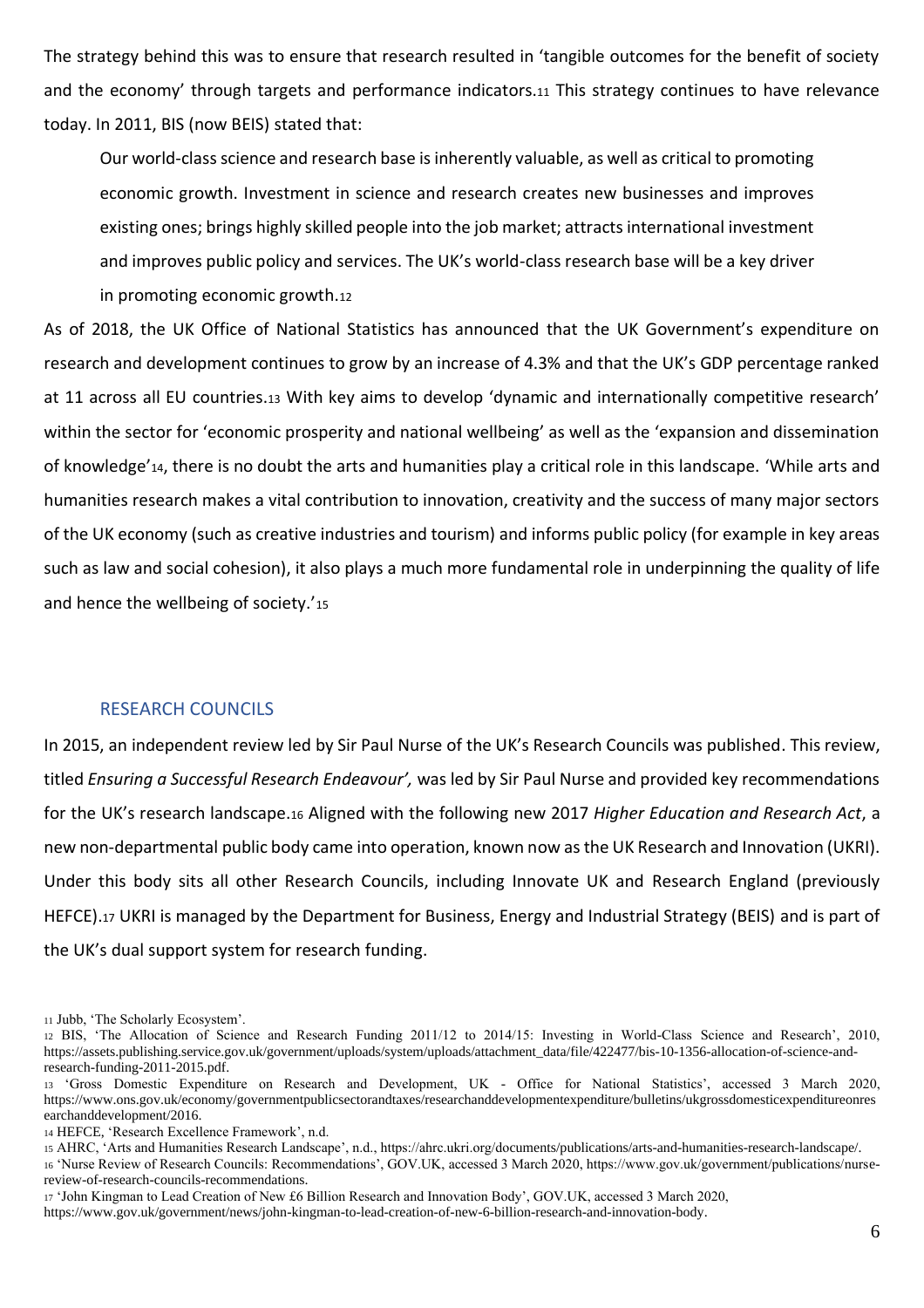'UKRI and other Partner Organisations are allocated budgets to be spent in line with strategic priorities agreed with the Secretary of State for Business, Energy and Industrial Strategy, and any ring-fences for specific projects and budget controls'.<sup>18</sup> These budgets come from the following sources:

- Research and Innovation budget
- The National Productivity Investment Fund
- ODA (the Global Challenges Research Fund & Newton Fund)
- Science Infrastructure Capital budget

# <span id="page-7-0"></span>RESEARCH IN HIGHER EDUCATION INSTITUTIONS

As those involved in research will know, the Research Excellence Framework (REF) plays a significant role on government's funding of scientific research through monitoring and evaluating based on a set of performance criteria. It is suggested that '73 per cent of researchers are employed in universities, and only 3 per cent in Government departments or institutes'<sub>19</sub> with the remaining based at non-profit organisations and other bodies, which demonstrates why REF is largely relevant to HEIs.

Research Councils and universities in the UK provide considerable funding and resources to enable doctoral candidates and post-doctoral researchers to pursue a career which contributes towards the R&D agenda. At the postdoctoral stage of career, 'increases in competition for permanent academic posts, and the growth of collaborative research in large teams, have led to large numbers of highly qualified researchers working on short-term contracts with relatively low pay and few benefits, thus delaying the start of their independent careers either within or outside the research community.'<sup>20</sup> According the Royal Society, approximately 53% of people undertaking a PhD will seek careers outside of science.<sup>21</sup>

- <sup>18</sup> BEIS, 'The Allocation of Funding for Research and Innovation', 2018,
- https://assets.publishing.service.gov.uk/government/uploads/system/uploads/attachment\_data/file/731507/research-innovation-funding-allocation-2017-2021.pdf.
- <sup>19</sup> Jubb, 'The Scholarly Ecosystem'.

<sup>21</sup> 'The Scientific Century: Securing Our Future Prosperity | Royal Society', accessed 3 March 2020, https://royalsociety.org/topicspolicy/publications/2010/scientific-century/.

<sup>20</sup> Jubb.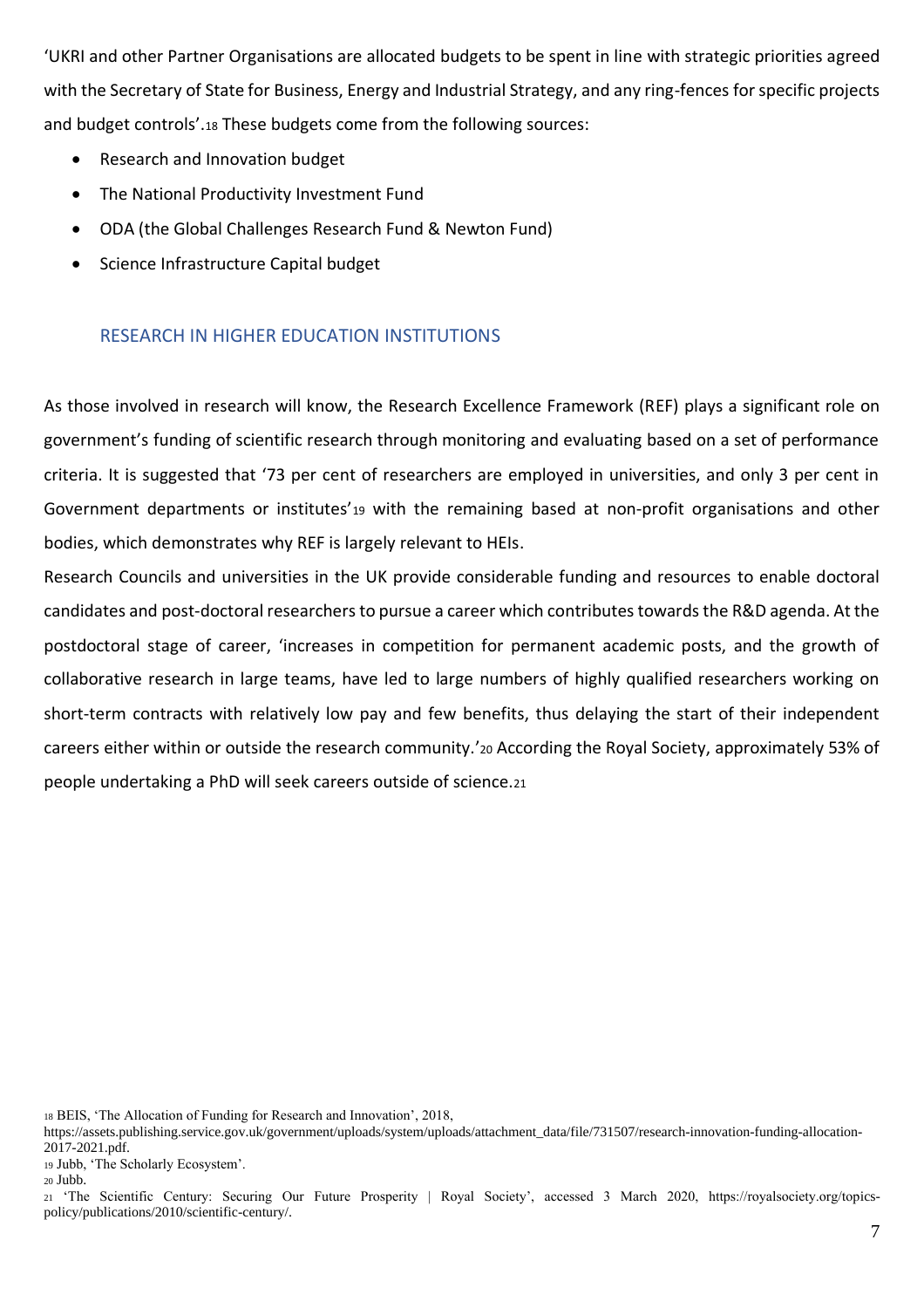

Table 2 Careers in and outside science. Source: Royal Society, 2010. Pg 14

This is additionally worrying in terms of representation, with women, for example, continuing to be underrepresented in various stages of academia.

Meanwhile, universities are under pressure to support and manage researchers but also ensure that they comply with government demands of quality, value and impact as part of the principle behind using taxpayer money. These demands are added to university's own strategies and visions, which makes it even more important for such organisations to have the relevant support services and strategic plans in place. But these shifts and changes do not come without tensions and pressure as academics are pushed to improve research performance on top of an already demanding workload.

# <span id="page-8-0"></span>RESEARCH IN INDEPENDENT RESEARCH ORGANISATIONS

According to the UNESCO Science report, as of 2013 there were 7.8 million full-time equivalent researchers, representing a growth of 21% since 2007.<sup>22</sup> The report states that:

The Big Five (China, European Union, Japan, Russian Federation and USA) still account for 72% of researchers worldwide but the share of China has progressed considerably since 2009, to the detriment of Japan, the Russian Federation and the USA. The share of the European Union (7.1%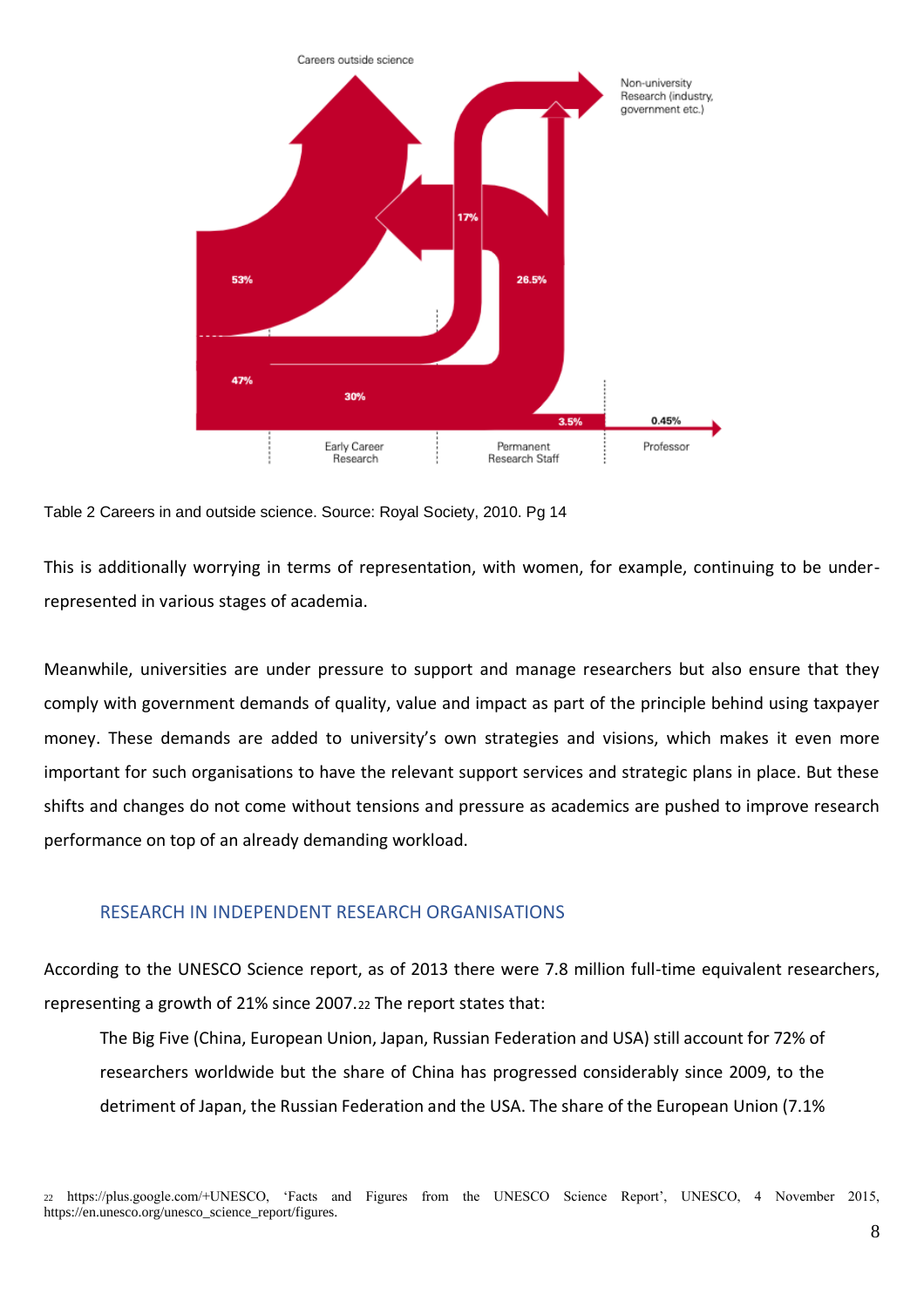of the global population) has remained stable, at 22.2% in 2013, compared to 22.5% in 2009. Europe as a whole (11.4% of the global population) hosts 31% of the world's researchers.

All these researchers are not based in universities alone, but are also based at research establishments which may be affiliated with government departments, the public sector, or recognised by research councils. As highlighted on the UKRI *Eligibility for funding* website, 'Other Organisations may also be eligible to become an Independent Research Organisation (IRO) if they possess an existing in-house capacity to carry out research that materially extends and enhances the national research base and are able to demonstrate an independent capability to undertake and lead research programmes. They must also satisfy other criteria related to their financial and legal status'<sup>23</sup>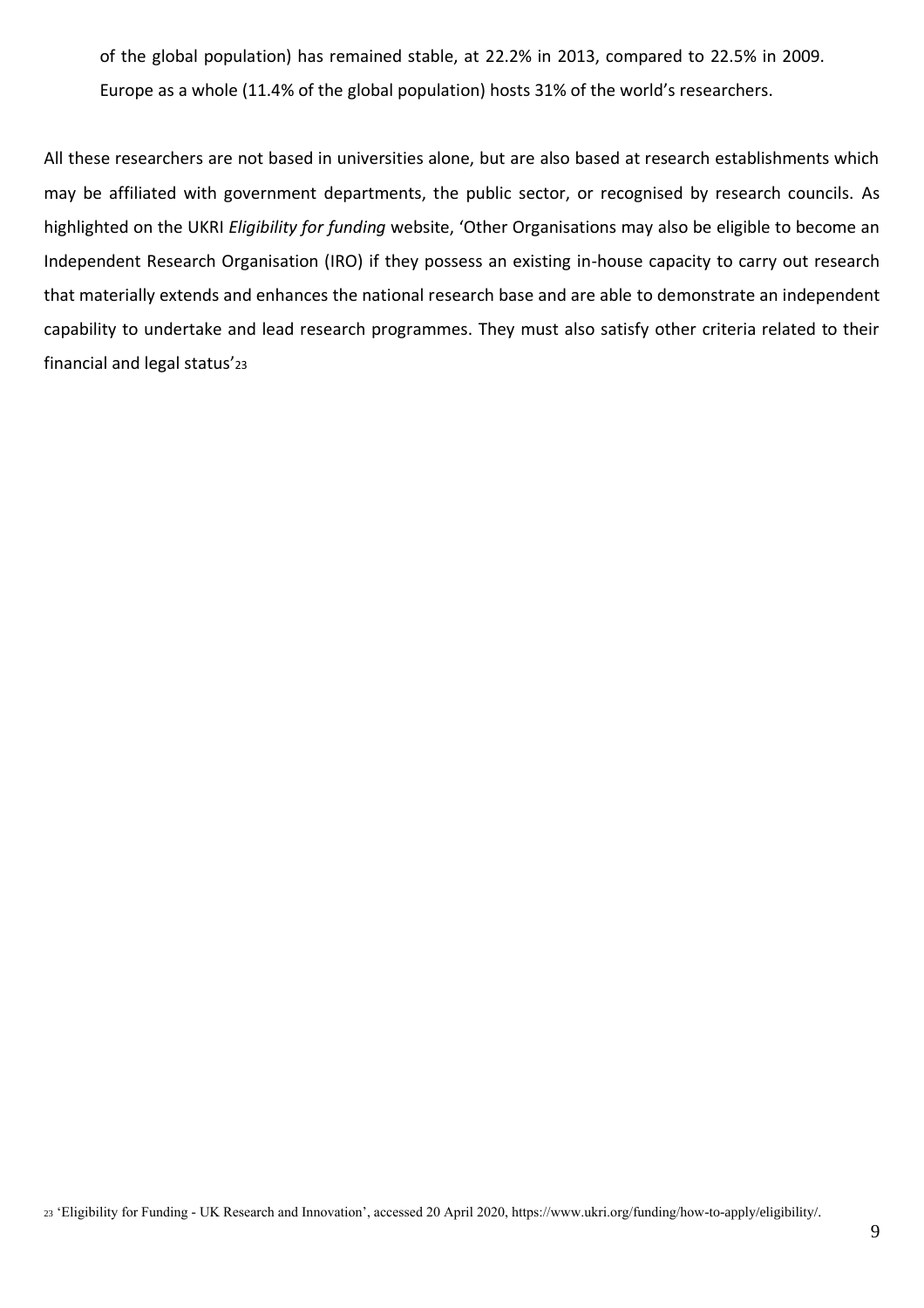# <span id="page-10-0"></span>COLLABORATION BETWEEN HEIs AND IROs

On Friday 31 January 2020, the AHRC Heritage Priority Area team organised a conference in collaboration with IROC to explore the opportunities and challenges of working across institutions.<sup>24</sup> The conference, *Engaging with Independent Research Organisations: Exploring Research, Policy and Practice Interfaces*, focused on four areas:

- The practical aspects of collaborative/partnership research
- Opportunities and barriers of working across HEIs, IROs and other bodies in partnership
- Challenges of bringing different forms of expertise into a single research project
- The interfaces of impact and legacy, recognising different sectors/organisations may have different understandings of impact and legacy

The representatives below, from a range of UK organisations, were invited to discuss the conference theme, and were allocated into the programme under three sessions:

# **Introduction**

Hana Morel, AHRC Heritage Priority Area, UCL

Suzanne Bardgett, Head of Research Imperial War Museum and IROC Co-Chair

# **Keynote Speaker**

Jeremy D Hill, Research Manager, British Museum

# **Session 1: The Opportunities and Challenges of developing research projects across institutions**

*Chair:* Allan Sudlow, Head of Research Development, British Library

John Cattell, Lead for National Research Programmes, Historic England

Tim Boon, Head of Research and Public History, Science Museums Group

Tina Paphitis, Teaching Fellow in Heritage and Museums Studies, University College London

James Daybell, Associate Head of School Research, University of Plymouth

**Session 2: What are the benefits collaborative research can bring to communities, and can it inform evidencebased policy?**

*Chair:* Rebecca Bailey, Head of Exhibitions and Outreach

Emma Dwyer & Sara Perry, Research and Funding Grant Facilitatory & Director of Research and Engagement, MOLA

Clive Hayter, Head of the Office of the Science Directorate, Research, Education and Comms, Kew Gardens Theano Moussouri, Associate Professor, University College London

<sup>24</sup> See[: https://heritage-research.org/events/engaging-iros-exploring-research-policy-practice-interfaces/](https://heritage-research.org/events/engaging-iros-exploring-research-policy-practice-interfaces/)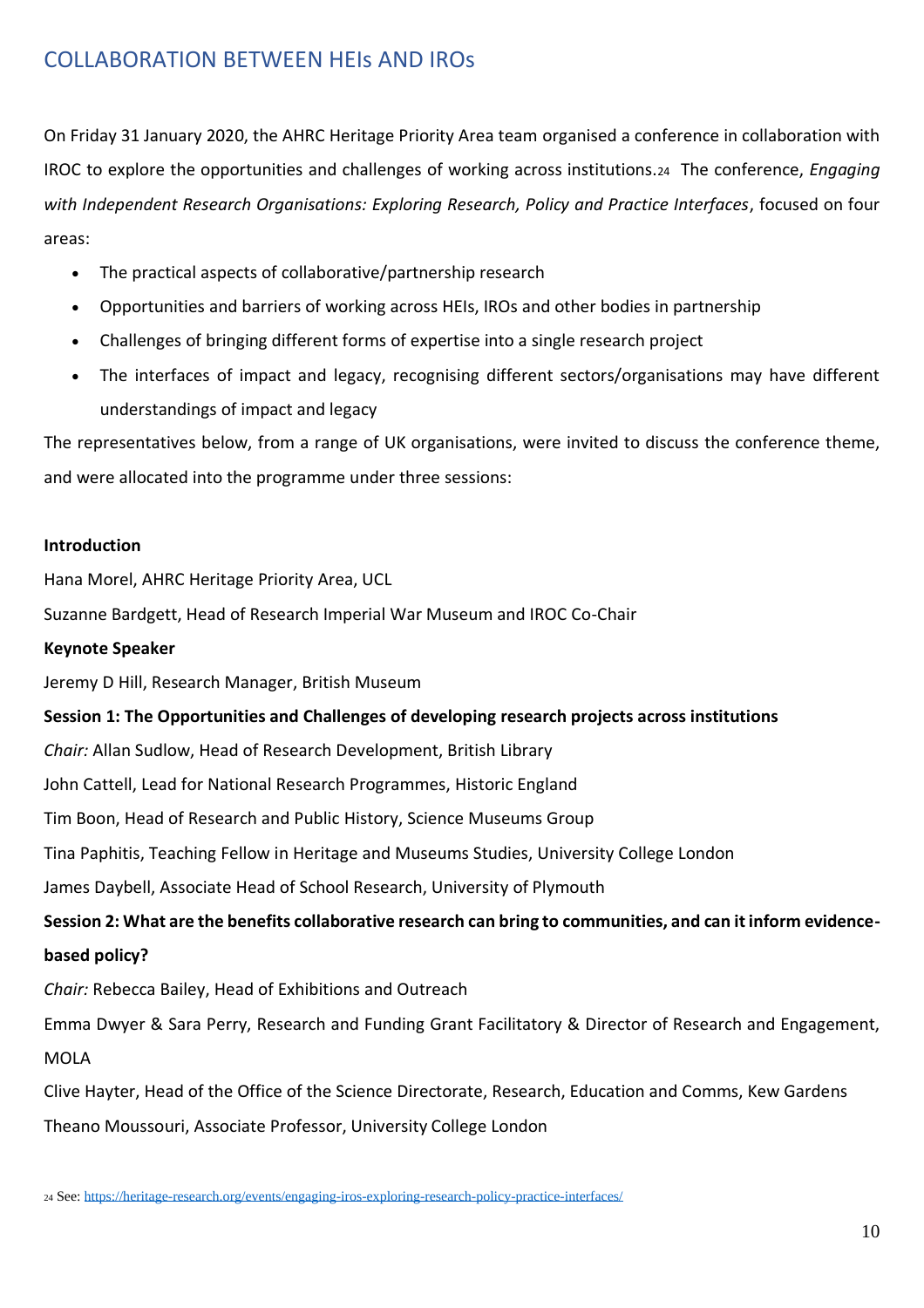Adam Jackson, Head of Strategy and Policy, Historic Environment Scotland **Panel discussion: Future Directions: What next for Diversity, Digitisation and the Creative Economy?** *Chair:* Edward Harcourt, Director of Research, Strategy and Innovation, AHRC Emily Pringle, Tate Pip Willcox, National Archives Rodney Harrison, AHRC Heritage Andrew Bevan, Professor of Spatial and Comparative Archaeology, UCL

The following section of this report addresses some of the key takeaways from the day.

# <span id="page-11-0"></span>BEHIND JOINT RESEARCH

The nature and scope of a research project varies across disciplines. As also mentioned, research can be seen as 'basic' or 'applied', 'blue-skies' or 'strategic': the UK Government uses the Frascati definition of research in that ''basic research' is carried out for the advancement of knowledge; and is often seen as 'curiosity-driven'; 'strategic applied research' has practical aims, but no specific uses; 'specific applied research' is aimed at particular products, processes or systems; and 'experimental development' uses existing knowledge to develop and test new technologies or processes.<sup>25</sup> Each of these types of research require different approaches to aims and objectives, methodologies and methods, and results and impact. In some research, impact could certainly be incredibly complex or obscure to identify, monitor and evaluate. Equally, it could easily occur after considerable time has passed.

With the increasing push towards collaborate research through partnership and interdisciplinary approaches, and more interest in developing indicators and metrics for assessment, the need to understand simple basic concepts is critical should we wish to work with partners who might not have the same understandings of research that we do.

Research projects are not necessarily straight-forward to everyone, with a number of cyclical movements backwards and forwards that can be frustrating to team members. In the course of the research cycle, researchers need to pinpoint questions, aims, and objectives; explore methodologies and whether that is quantitative or qualitative and based on existing knowledge or new; discover how to enhance current understanding and create new understandings while being both a consumer and producer of information and knowledge resources; and package the process and results in a way that is beneficial for your career, your institution, your partner, your partner's institution, the discipline, and wider society (including future generations).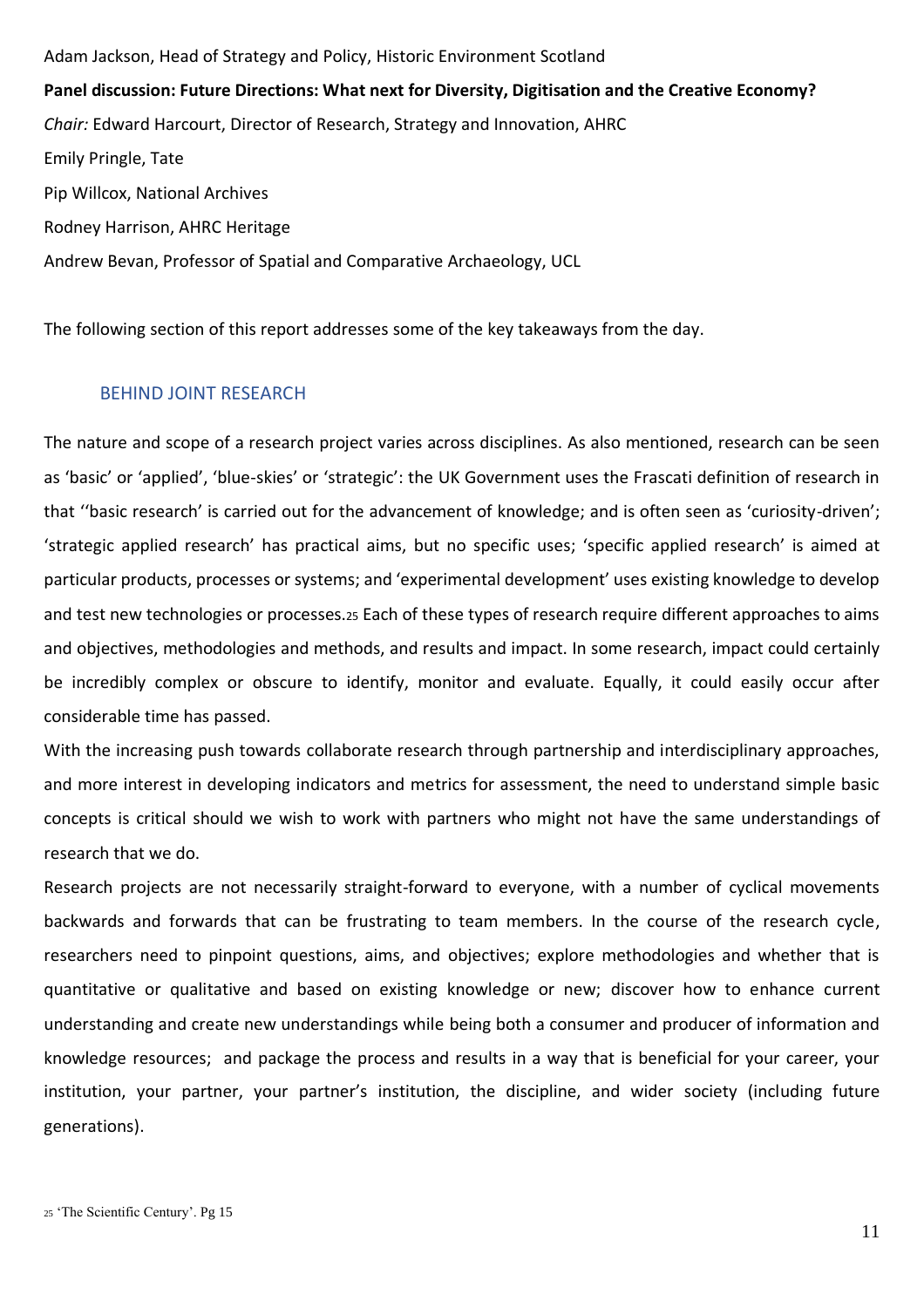In all this, how can we shape the critical aspects of projects, behind the scenes, that rarely gets attention: the collaboration, the trust, the understanding of success and legacy. A lot of time, patience, and effort goes into building trust and commonalities between team members working in partnership – and these dynamics can often be responsible for successes and failures of projects.

As such, the Conference explored:

- the practical side of collaborative/partnership research
- the opportunities and barriers of working across HEIs, IROs and other bodies in partnership
- what each organisation hopes to bring as expertise to the research
- different understandings of impact and legacy
- how researchers might work to empower and impact communities
- <span id="page-12-0"></span>• how research might help inform evidence-based policy and decision-makers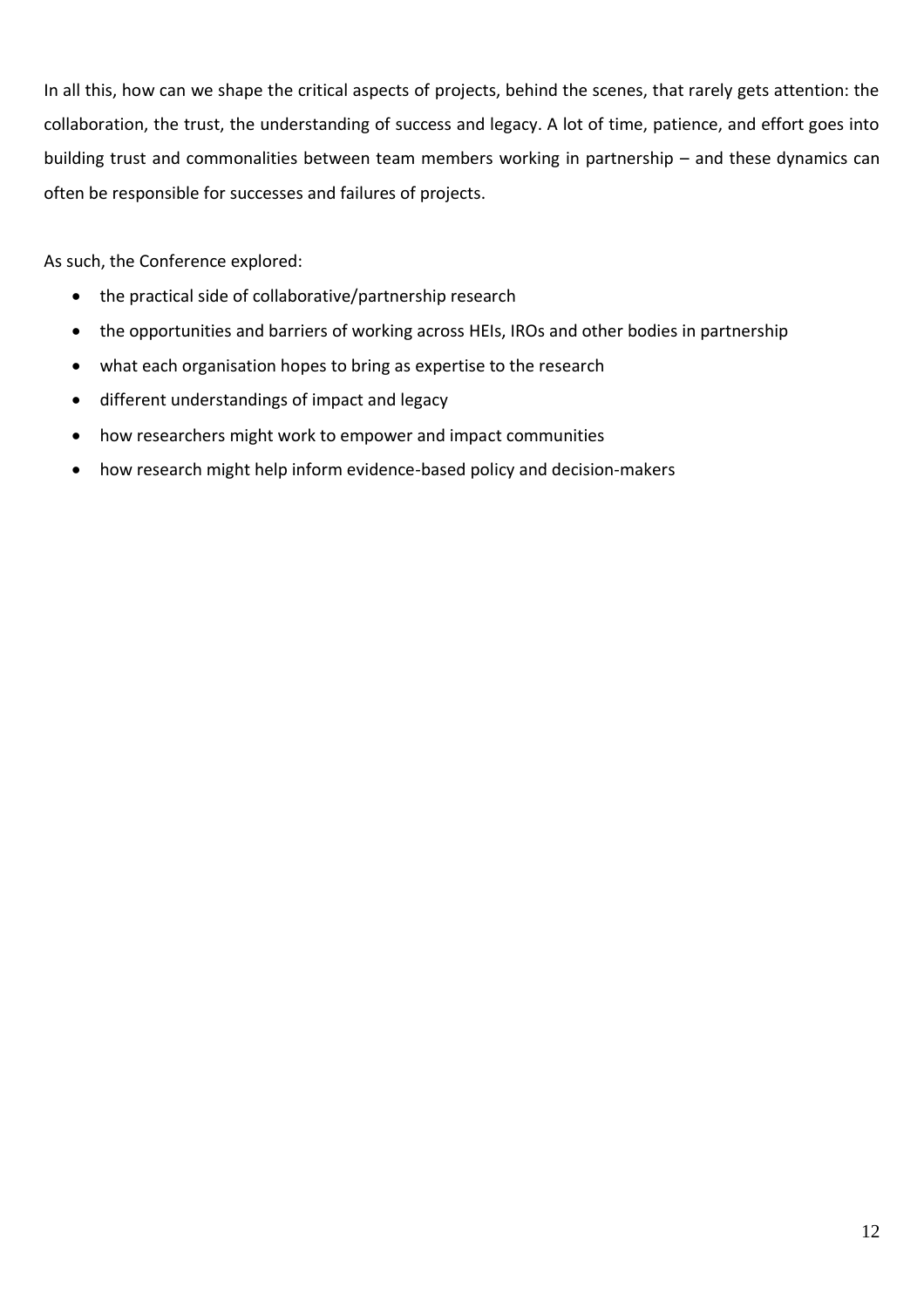# COLLABORATIVE DIALOGUE

As noted above - while it is not necessarily possible to present a generic outline of a research cycle, with its many variations across research types, disciplines and fields of study, institutional contexts and actors – the Conference did highlight a few areas that influence and impact collaboration. Most relevant was the differences between institutional culture, or the nature and scale of the collaboration. Understanding these aspects of research, which include the needs of different researchers and institutions working and operating under different structures and contexts, is complex.

# <span id="page-13-0"></span>BUILDING TRUST

One of the core messages that came through during the day was that of building trust. Both **Hana Morel** (AHRC Heritage) and **Suzanne Bardgett** (Imperial War Museum) started the day by setting the tone: both HEIs and IROs have specialists embedded in their organisations and both have a commitment to first-class research. There is a need to see eye-to-eye and speak the same language, in an effort continuously endeavour to understand each other, each other's values and pressures, and each other's agendas, to nurture the collaborative process.

One of the significant areas to nurture is trust. Trust building takes time, and takes managing. **Clive Hayter**  (Kew), presenting *The Power of Partnership,* highlighted that often institutions built trust through their own specialist knowledge of a particular area, becoming a local and national – if not global – resource for their field of study. Work is essentially dependent on working in partnership with key individuals, organisations and communities across regions and countries. What makes a successful partnership, Hayter suggested, is

- Co-development and interaction of solutions to problems at the early stage of partnership formation
- Strong leadership with flexibility to develop the partnership in many different ways together with longer-term sustainability
- A shared vision and strategic alignment.

Yet it is this trust that is often most tested when it is most lacking. **J.D Hill** (British Museum) in his keynote presentation *The challenges of Universities working with Cultural and Heritage Organisations who just happen to be IROs or What is special when Universities work with IROs* addressed some sensitive points rooted in trust. He raised why collaborations fail, suggesting that it could simply be the wrong topic, wrong time, wrong people, or because of money. JD Hill also questioned whether a research project can be understood as a success, when at the same time it fails to deliver the needs of one of the partners. The current funding environment, he suggested, might not meet the needs and interests of *both* universities and cultural organisations and may not have the funding necessary to support research to the fullest potential.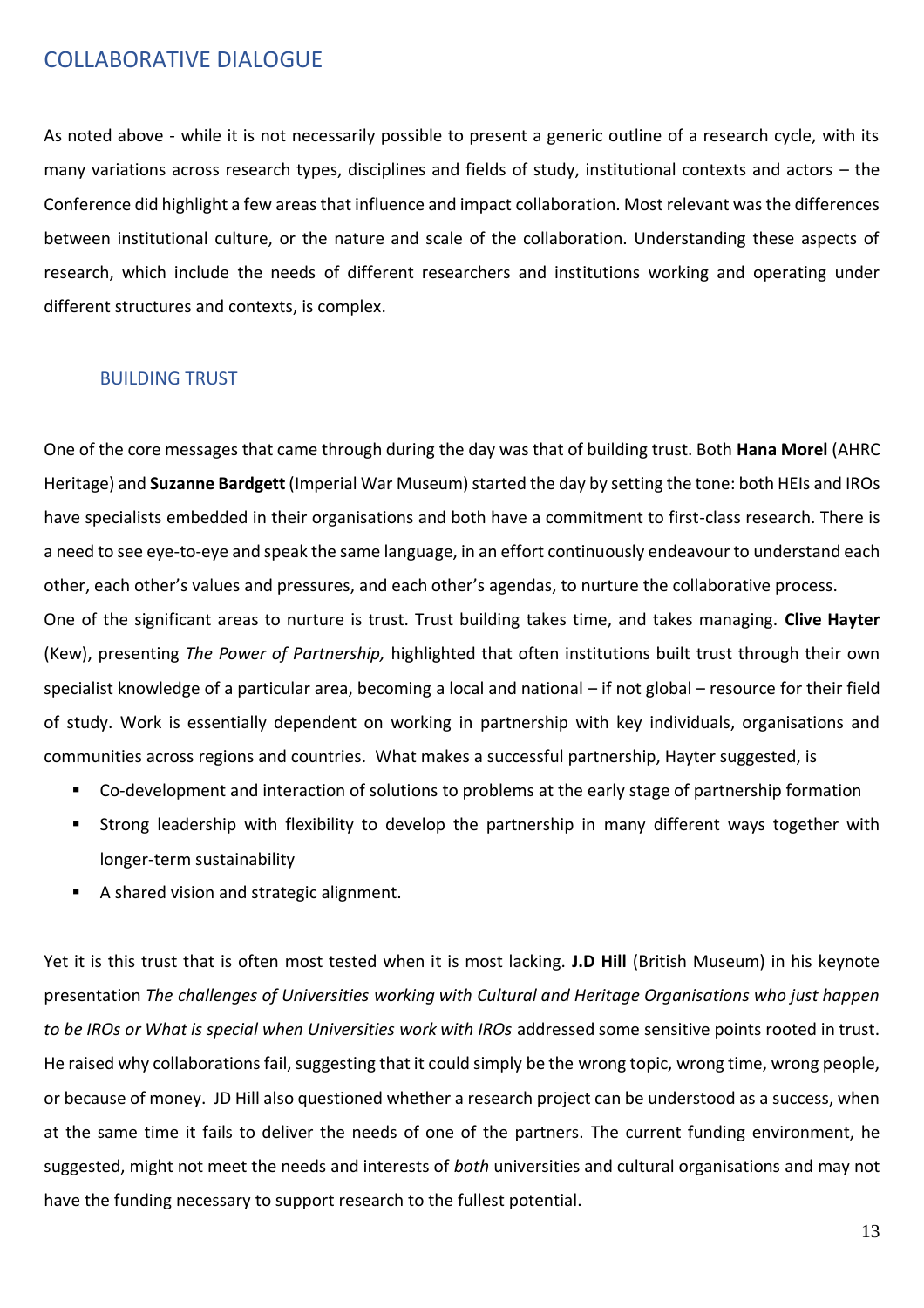#### <span id="page-14-0"></span>BREAKING DOWN STEREOTYPES

Each sector, organisation or group is not without strong expressions of stereotypes: 'employees in each sector feel that while their jobs are difficult and important, their counterparts in the *other* sector have it quite easy. These stereotypes have important social consequences'.<sup>26</sup> Issues include 'critical dimensions as leadership styles, ability, personality, role ambiguity and conflict, motivational orientation, work patterns, time constraints, problem definitions, activities, or job characteristics.'<sup>27</sup>

Understanding that there are sector stereotypes and rethinking these caricatures of each other can help dispel stereotypes as well as avoid unnecessary tensions. Below are some of the negative stereotypes brought up between both IROs and HEIs, highlighted here to encourage social change.

IRO views of HEIs are that they:

- only ever want us for exhibitions or as a public bridge
- never ask us what our aims, interests or needs are
- ask us to give a lot for in kind contribution
- do not recognise the radically different payscales could be a sticking issue that poisons relationships
- expect intellectual property to be open access
- are under the assumption we are there to serve
- come to us in the last second without recognising we need time and have processes to go through

HEI views of IROs are that they:

- do not yet have the capacity nor infrastructure to support research as well as HEIs
- are incredibly hierarchical and prescriptive to their staff
- do not appreciate the pressures HEI staff are under
- have different understandings of success, legacy and impact
- view research as required to fit their corporate mission

# <span id="page-14-1"></span>CONCERNS AND INGRAINED INEQUALITIES

<sup>26</sup> Barry Z. Posner and Warren H. Schmidt, 'Determining Managerial Strategies in the Public Sector: What Kind of People Enter the Public and Private Sectors? An Updated Comparison of Perceptions, Stereotypes, and Values', *Human Resource Management (Pre-1986); New York* 21, no. 2, 3 (Summer 1982): 35.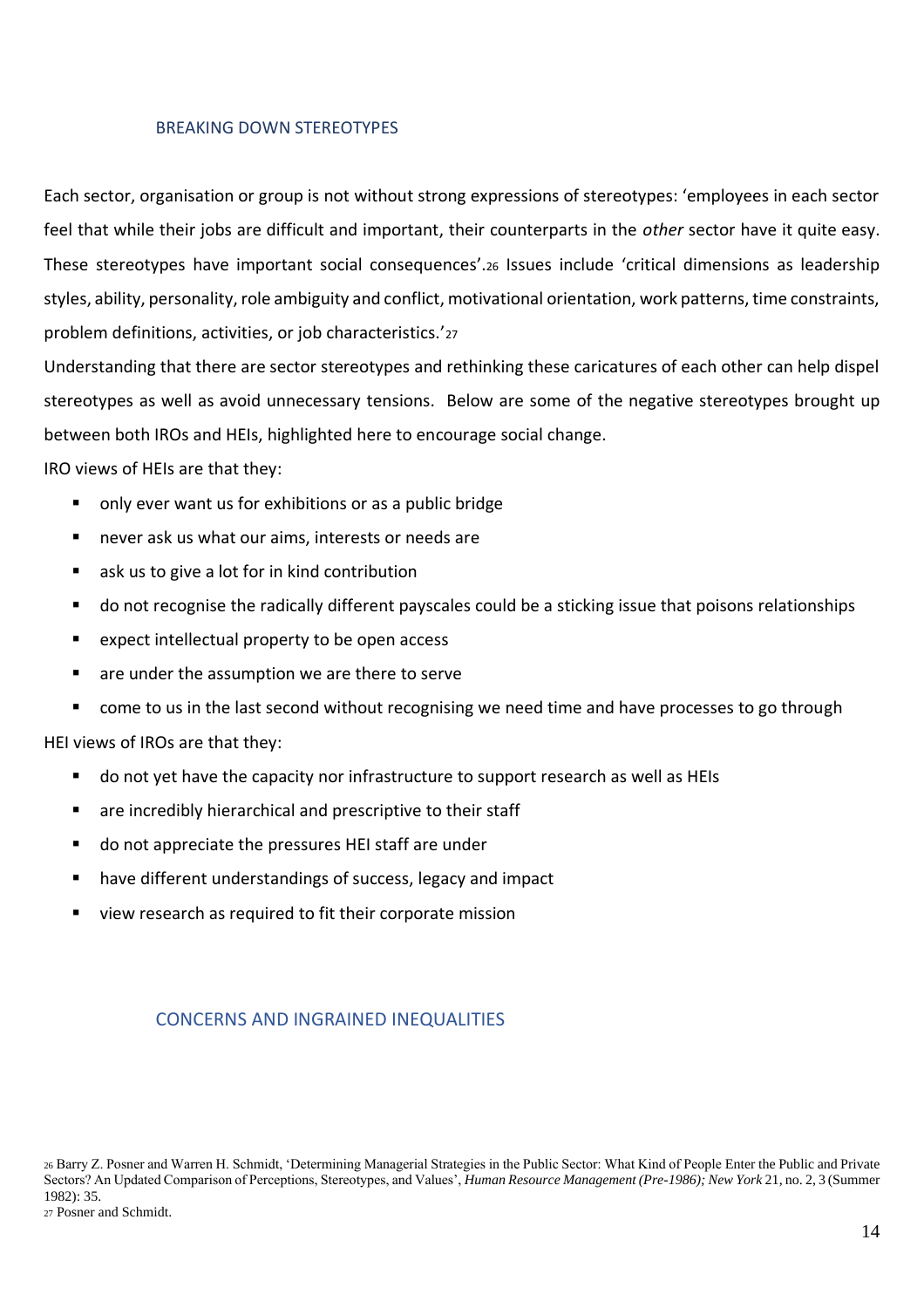Needless to say, with partnerships based around proposals and funding, there are plenty of concerns and considerations born from the power dynamics entailed in research structures. Funds are likely to create tensions in collaborative research, with the named PI receiving a majority of the funds, but being allocated wages and budgets according to their institutional standards. This can be as basic as a senior individual based in an IRO earning far less than a junior university individual, drawing out tensions and senior-junior conflicts (Hill). The reality is that there are a lot of ingrained inequalities in institutions which are seen through relationships and partnerships. Some of these points are highlighted in [Table 3,](#page-15-0).

|                                    | <b>HEI</b>                                                                                                                           | <b>IRO</b>                                                                                            |
|------------------------------------|--------------------------------------------------------------------------------------------------------------------------------------|-------------------------------------------------------------------------------------------------------|
| <b>Job Security</b>                | Early and mid-career researchers<br>tend to be on short contracts                                                                    | employees tend to be on<br>IRO  <br>permanent contracts                                               |
| <b>Wages</b>                       | Salary payscales are higher than<br>the public sector                                                                                | Salary payscales are lower than the<br><b>HEI</b> sector                                              |
| <b>Management structure</b>        | While their remains a hierarchy in IROs tend to be hierarchical<br>HEIs, there is a higher egalitarian<br>approach to management     |                                                                                                       |
| <b>Work Calendar</b>               | HEIs tend to work according to the IROs work year round<br>timeframes<br>of<br>university<br>September to June, with HEI<br>holidays |                                                                                                       |
| <b>Timeframe/Deadlines</b>         | Researchers tend to be permitted<br>to take time                                                                                     | Employees<br>work within<br>short<br>deadlines                                                        |
| <b>Demonstration of excellence</b> | show<br><b>HEIS</b><br>must<br>research<br>excellence through REF                                                                    | IROs must demonstrate quality of<br>Pl/grant<br>through<br>research<br>numbers to maintain IRO status |

<span id="page-15-0"></span>Table 3 Structural tendencies between HEIs and IROs

Some of these differences can be highlighted by Collaborative Doctoral Studentships. **Tina Paphitis** (UCL), in her presentation *The Go-Between: The Student Experience of Working with HEIs and IROs* raised issues on perceived 'disconnections' in working within an IRO. In some instances, doctoral students working within a collaborative partnership may not have the independence in IROs they would otherwise have within an HEI, and work towards agendas set by the IRO with little freedom to shape the work. In this space, there is a tendency to ensure mutual benefit to HEIs and IROs, with students falling in between these spaces. In Paphitis' experience, there was little opportunity to engage theoretically with her work, which appeared more mission-related and applied (see [Table 4\)](#page-17-1).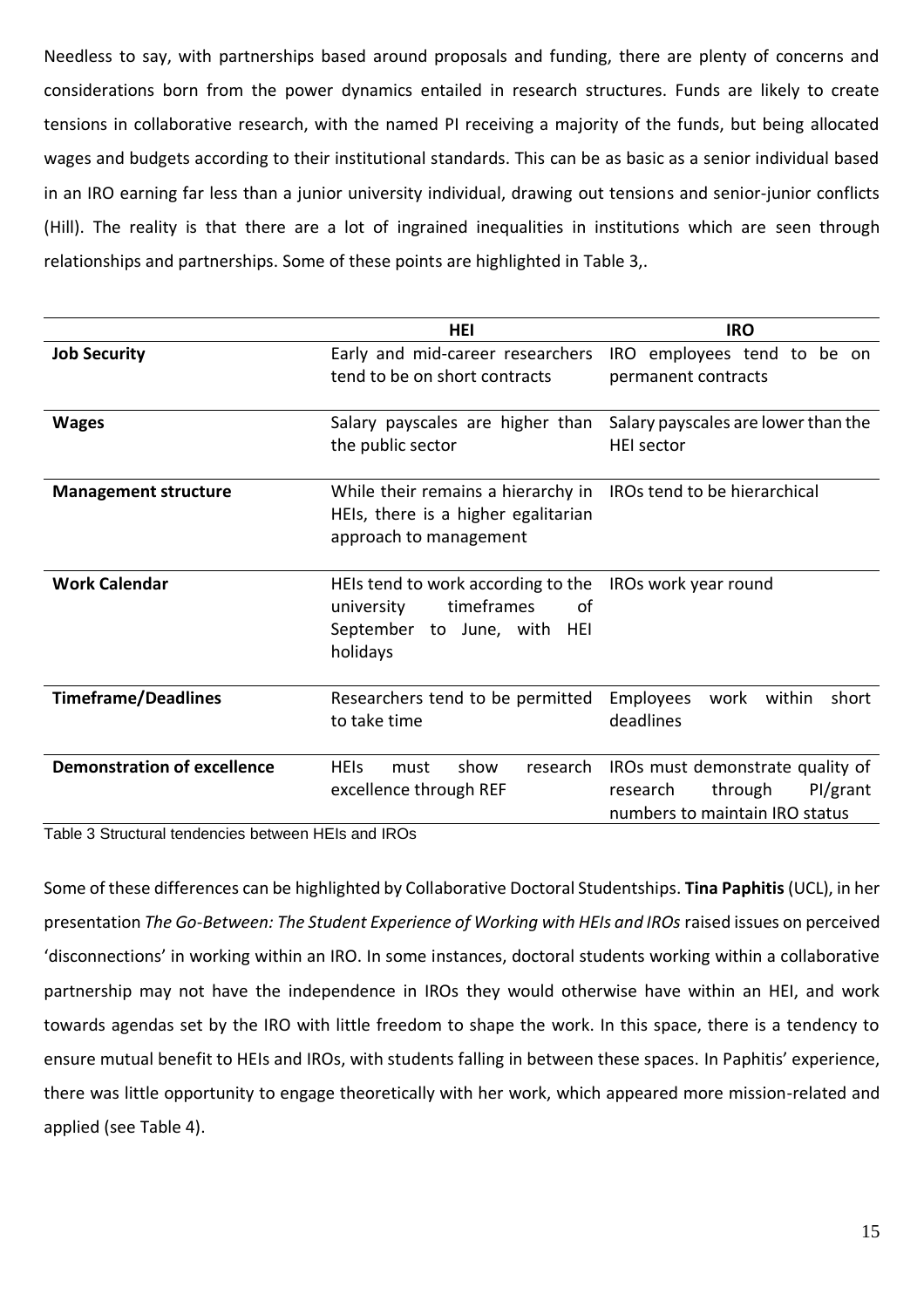#### <span id="page-16-0"></span>COMMUNICATION AND TRANSPARENCY

One of the key points throughout the conference was on the issue of communication. While transparency was not raised in terms of inaccessibility, being *transparent* about goals, agendas, needs, funds and other aspects of research is essential. **James Daybell** (University of Plymouth), in his talk tiled *Models for Developing International Research Collaborations: V&A, Vasa and Powderham Castle* shared examples of research which, at the heart, had clear and transparent discussions about co-production and co-design of research, mutual shared interest, and working with and without funding. As was pointed out by **Hayter**, 'the development process is as important as the execution of the project itself and is vital to ensure all the partners gel.'

#### ORGANISATIONAL GOVERNANCE & INTERNAL PRESSURES

<span id="page-16-1"></span>**John Cattell** (Historic England) discussed the pressures of austerity and the need to build organisational resilience by increasing funding from research and other sources. He highlighted the pressures faced after a 52% cut from government funding since 2010, and how Historic England perceive interactions between IROs, HEIs and Public Sector Research Establishments (PSRE).

Cattell also raised that research is categorised an 'enabling activity' for Historic England's corporate plan as it underpins all they do from supporting 'research programmes nationally or in the six regions, Listing work, public engagement activity as well as planning advice and grants programmes'. Indeed, as a relatively new IRO, Historic England's *Corporate Plan 2019-2022: Building the Future* includes a strategic priority to 'identify and deliver strong research collaborations with Higher Education Institutions and IROs', supported by a Research Agenda which collaborators should consult if thinking about developing partnerships with the organisation.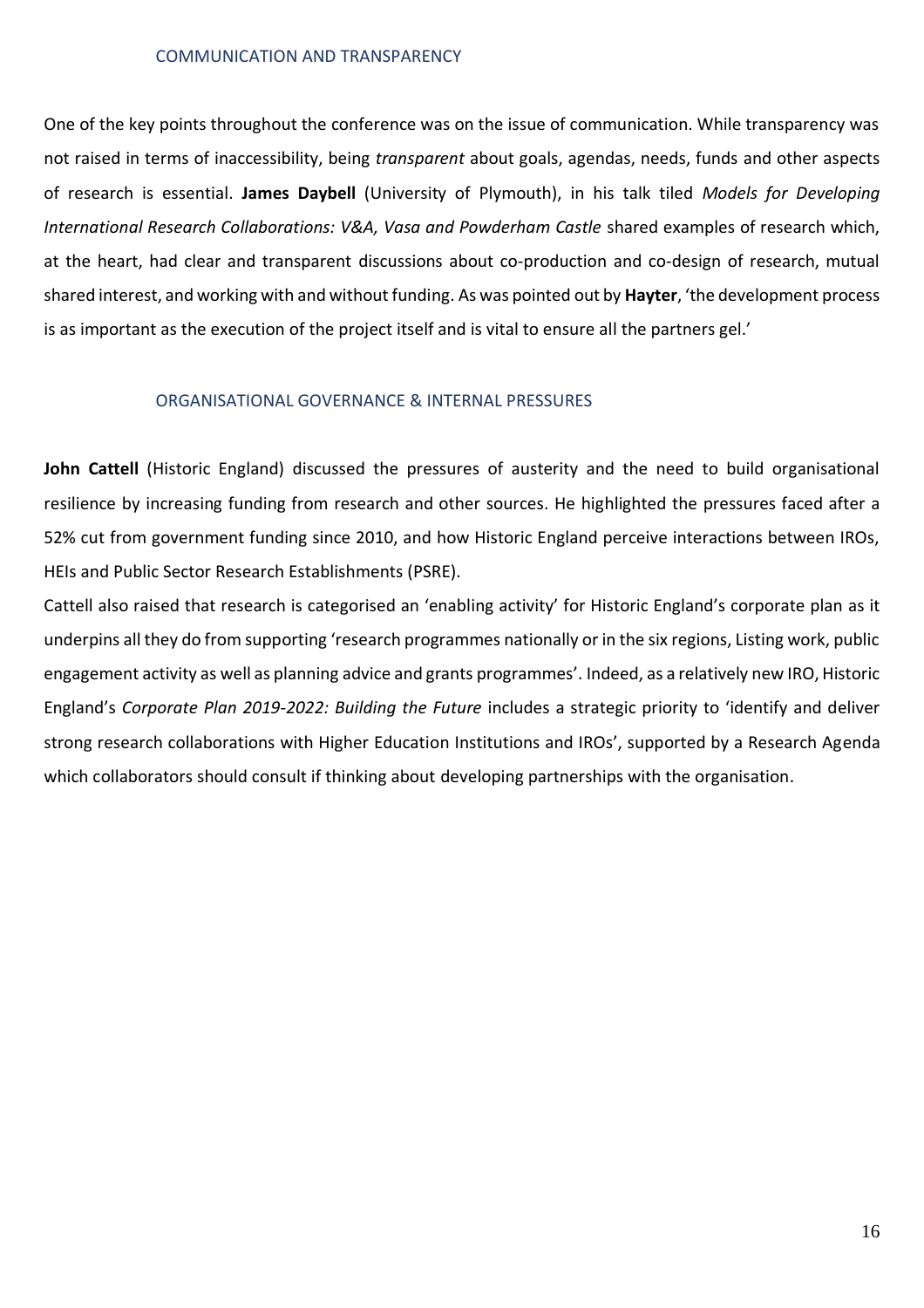

<span id="page-17-1"></span>Table 4 John Cattell's slide on Historic England's perception of interaction between PSREs, IROs and HEIs

# STRUCTURAL CONSIDERATIONS

<span id="page-17-0"></span>In *Developing Research Networks* presented by **Tim Boon** (Science Museum Group), the shared interests between universities and, more specifically, museums were brought up. Museums of course benefit from academic research cultures, and equally HEIs involved with museum and heritage studies – as well as other overlapping fields – have interest in museum problematics. Together, they both have interest in public engagement, but their method of work is profoundly different: while 'the academic project begins with theories and questions that are brought, through research methods, to the analysis of a particular case; by contrast, in the museum the practical project tends to start from, and stop with, the object'. But of course, as Boon pointed out, 'one can work with contingencies, with the specific qualities and histories of artefacts and works of art, in ways that challenge many every day or scholarly understandings of what things are and what they represent'. This idea of structural consideration was also brought to the fore in Hayter's presentation, which discussed International Research Centers and why they are successful: first and foremost, collaboration was built in at the outset; leadership was in the form of a Director acting as a focal point; long-term flexible funding included the ability to bring partners on-board; and there was critical mass and opportunity to explore proof of concept.

Moussouri also addressed how an equal consideration of agendas and goals, and a reciprocal relationship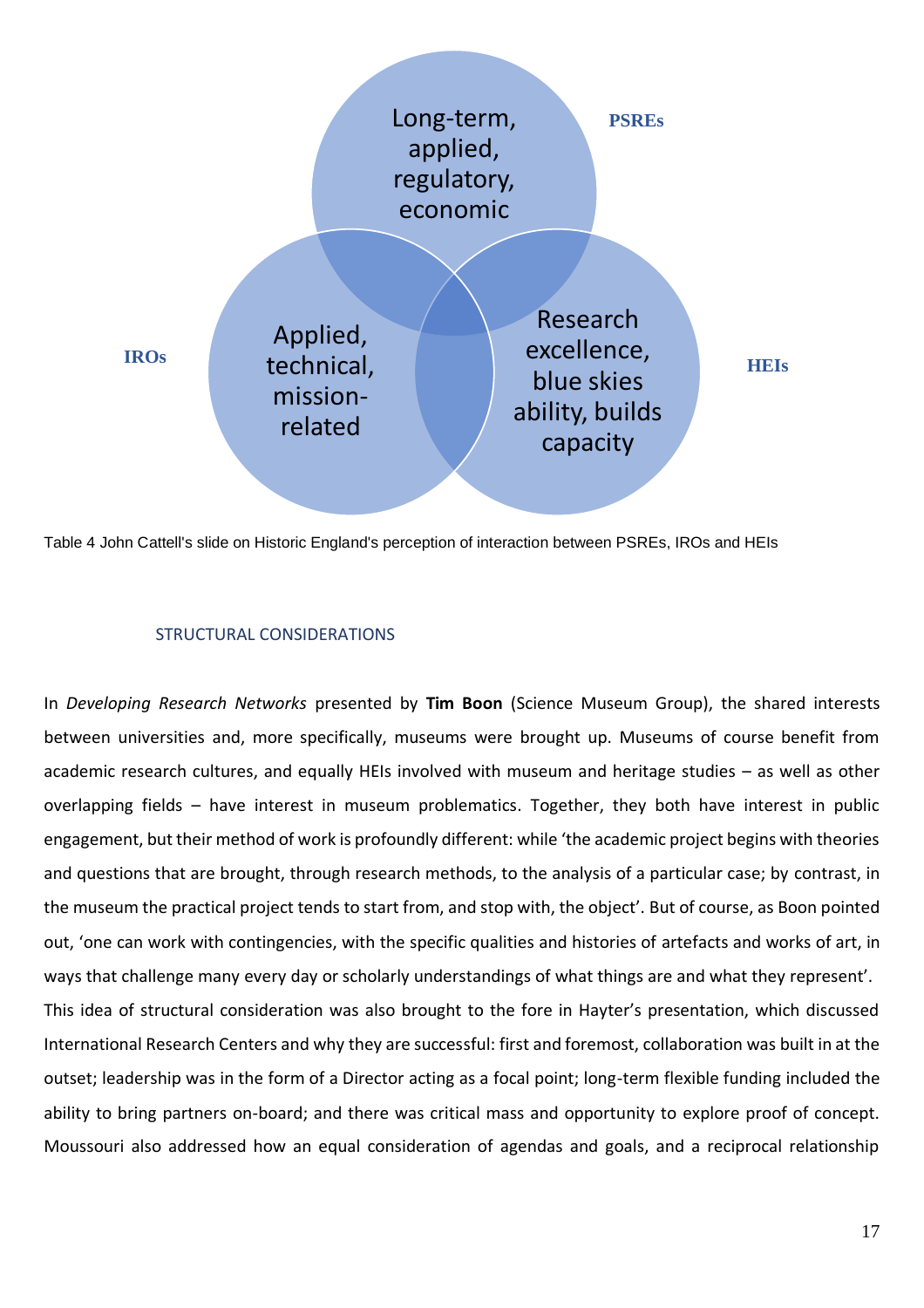between practitioners (IROs) and researchers (HEIs) enable 'creation innovations in research and practice', using 'evidence to support and change practice, as well as sustain it' by building both equity and capacity.

# <span id="page-18-0"></span>CAPACITY AND LIMITATIONS

**Hill** earlier highlighted that cuts and austerity make it really difficult to do anything beyond one's own remit, which was supported as a concern throughout the day. Indeed, research to an IRO has to respond to their own strategies and they do not have the freedom to just do whatever it is they want. **Cattell** (Historic England) highlighted some key points in terms of capacity and limitations. He acknowledged that a main challenge in partnerships is the need to 'triangulate' their own organisational needs with the research priorities of IROs and HEIs: 'Historic England is looking to procure innovative research in areas that are very relevant to us or our sector, have clear public benefit, but which we can't resource, either because we don't have the staff capacity or we don't have the in-house expertise'. Furthermore, IROs of course have to identify 'staff with the relevant expertise who actually have the time in their work programmes to work with partners', but also to train staff on accessing what was seen as 'the external research funding landscape, and the use of the Je-S system'. Unlike many larger IROs and HEIs, some research organisations simply do not have the in-house support capacity nor the team, e.g. a Research office, to deal with some of the more logistical aspects of research.

**Emma Dwyer** (MOLA) and **Sara Perry** (MOLA) also highlighted limitations of little or no capacity to: support research projects after the close-by date; nurture or facilitate sustainability seen in relinquishing control, agenda-setting, and governance; explore other forms of participation. As indicated in a slide from their presentation, the presenters noted some general trends in collaborative projects [\(Table 5\)](#page-19-1).

# **General Trends in Collaborative Projects**

Generally too 'small-scale and diffused in their aims and objectives' to achieve genuine social impact28

The 'archaeology in "community archaeology" [is] the predominant motivation'<sub>29</sub> = an "extractive mode of inquiry"30, making real economic and social effects difficult to achieve

# Of the main models for funding such projects, 'none of them are sustainable on their own'<sup>31</sup> Methods may 'valorise and misrepresent' certain pasts to appease contemporary interests32

<sup>28</sup> Sara Perry, 'Foreward', in *Public Archaeology: Arts of Engagement* (Oxford: Archaeopress Access, 2019), http://www.archaeopress.com/ArchaeopressShop/DMS/FE4B8E4146B34A438BF5937F5DEFE924/9781789693737-sample.pdf.

<sup>29</sup> Howard Williams, Caroline Pudney, and Afnan Ezzeldin, eds., *Public Archaeology: Arts of Engagement* (Oxford: Archaeopress Access, 2019), http://www.archaeopress.com/ArchaeopressShop/DMS/FE4B8E4146B34A438BF5937F5DEFE924/9781789693737-sample.pdf. See chapter by Stringfellow 2019, 100.

<sup>30</sup> Alison Wylie, 'Crossing a Threshold: Collaborative Archaeology in Global Dialogue', *Archaeologies* 15, no. 3 (1 December 2019): 570–87, https://doi.org/10.1007/s11759-019-09385-4.

<sup>31</sup> Williams, Pudney, and Ezzeldin, *Public Archaeology: Arts of Engagement*. See chapter by Beresford 2019, 42

<sup>32</sup> Williams, Pudney, and Ezzeldin. See chapter by Williams and Alexander 2019, 72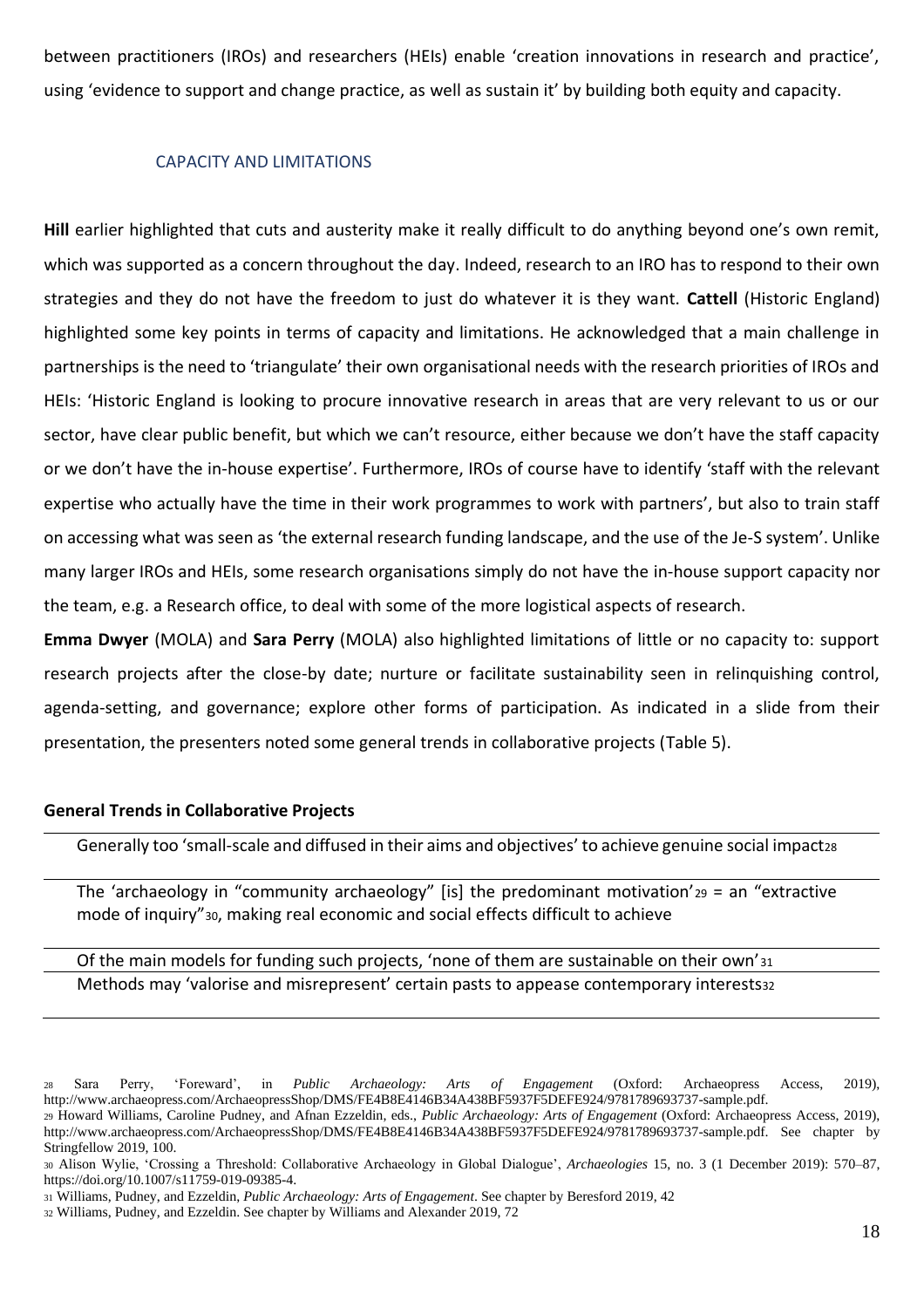Many published as anecdotal case studies, not externally valid nor generalizable, few meta-analyses, or evaluations against aims, or publications of raw data, or systemic application of research designs – e.g., evaluation protocols, statistically-rigorous methods<sup>33</sup>

Participation is still not diverse, projects are not yet equitable, and existing 'inclusion frameworks' meant to redress these problems – affirmative and transformative remedies + redistributive and recognition-based justice – are not effectively applied<sup>34</sup>

Collaboration is based on terms set by the institution, demanding conformity to certain institutional standards, hence cannot achieve cultural democracy; cultural democracy demands agency and nonhierarchical governance<sub>35</sub>

<span id="page-19-1"></span>Table 5 General trends in collaborative projects, as seen on Dwyer and Perry's presentation slide

# <span id="page-19-0"></span>STRATEGIC CONSIDERATIONS

One of the key takeaways from the day was to think about engagement through a strategic rather than reactive ad hoc basis. Indeed, this was emphasised by Cattell who presented a number of strategic moves Historic England are acting on, having learnt from previous partnerships. Below is a revised extract from Cattell's slides:

- With some exceptions, engagement with HEIs to date has very often been on an ad hoc basis with not enough emphasis on the **benefits of any partnership for one's own organisation**.
- Too often organisations are **approached at the last minute**, when a case for support has already been drafted, and asked to become a partner with no payment for the input.
- Aim to **put research partnerships on a strategic footing** where either the organisation in question alone, or in collaboration, identify urgent research needs suitable for UKRI funding and then work with partners to build strong research funding partnerships that benefit all parties. The preference for some organisations may be to be either a PI or a Co-I, and to build on existing internal or external research to maximise impact. Additionally, organisations may be keen on getting funding that helps to backfill staff input or host research associates.
- Networking opportunities are vitally important.
- There is a need **to broaden one's own research funding base**. While the majority of research may fall within the remit of the AHRC, some significant strands of heritage work, such as climate change, landscape and socio-economic research, are perhaps better routed via cross-council UKRI calls or directly to NERC or the ESRC for example.

<sup>33</sup> Peter Gould, 'On the Case: Method in Public and Community Archaeology: Public Archaeology: Vol 15, No 1', *Public Archaeology* 15, no. 1 (2016), https://doi.org/10.1080/14655187.2016.1199942.

<sup>34</sup> Rose Paquet Kingsley, 'Inclusion in Museums: A Matter of Social Justice', : *: Museum Management and Curatorship* 31, no. 5 (2016), https://doi.org/10.1080/09647775.2016.1211960.

<sup>35</sup> Helena Robinson, 'Is Cultural Democracy Possible in a Museum? Critical Reflections on Indigenous Engagement in the Development of the Exhibition Encounters: Revealing Stories of Aboriginal and Torres Strait Islander Objects from the British Museum':, *International Journal of Heritage Studies* 23, no. 9 (2017), https://doi.org/10.1080/13527258.2017.1300931.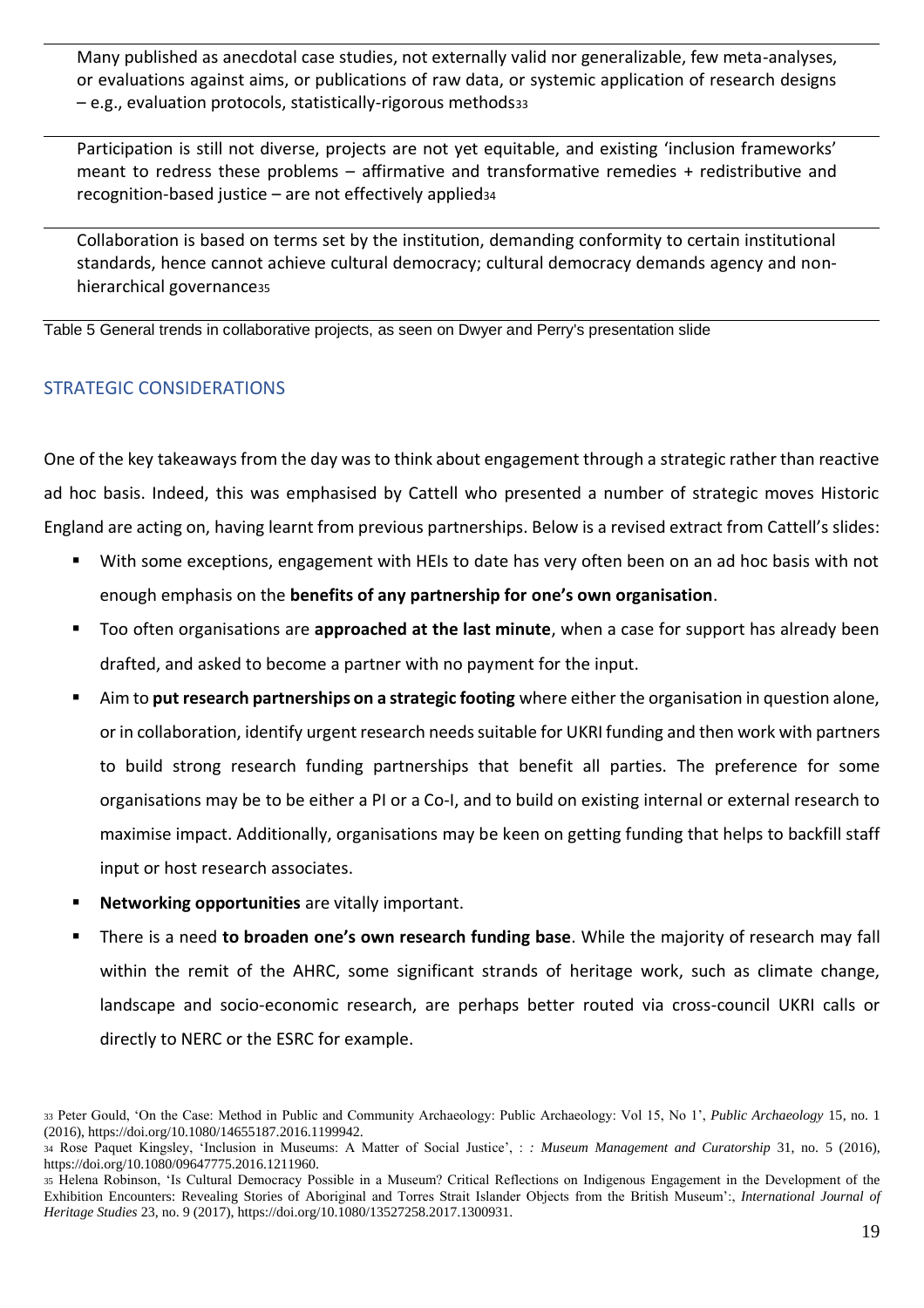An additional strategic consideration was put forth by **Dwyer** and **Perry**, in that there is a need to think about shifting power to create new structures. They raised that following principles of democratic structuring at an infrastructural level involves:

- Locally and ethically. equity-defined agenda with local leadership initiating work
- Contract or constitution governing involvement of all parties, presenting competition (e.g. economic) between those who sign the constitution
- Democratic election of officials who direct the initiative with terms of service
- Decision made by collective local choice, and an explicit system to allow change and manage conflict resolution via democratic decision-making
- 'Light touch' involvement from outside funding agencies and NGOs these external parties cannot override democratic local management decisions.
- Spreading of wealth amongst a majority of the community so the direct benefits are not controlled by a minority.
- Mechanisms to monitor application of constitution, and sanctions if rules are broken.
- Allocation of tasks based on defined criteria, and rotation of tasks at defined points.
- Frequent sharing of information, practicing of scenarios, and celebration of successes.

**Adam Jackson** also added to strategy by signposting to Historic Environment Scotland's *Heritage For All: Corporate Plan 2019 Onwards* with its five priorities, the historic environment:

- makes a real difference to people's lives
- is looked after, protected and managed for the generations to come
- makes a broader contribution to the economy of Scotland and its people
- inspires a creative and vibrant Scotland
- is called for and championed by a high-performing organisation

<span id="page-20-0"></span>He also added that while projects benefit from being collaborative, it is also the individual positive experience that matters.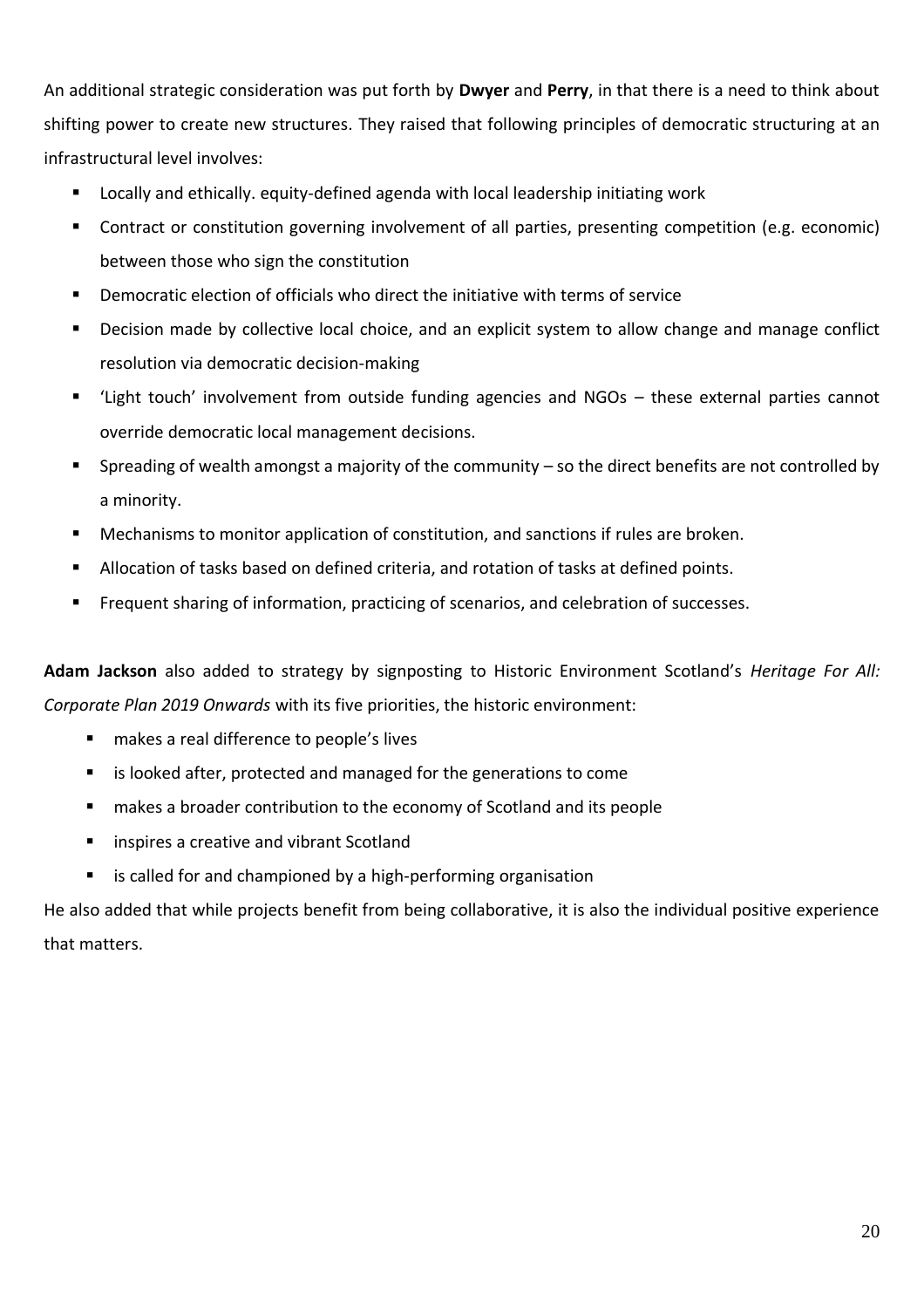# FUTURE DIRECTIONS

# <span id="page-21-0"></span>EMPOWERMENT

As Hayter pointed out, 'real world problems are rarely solved by one discipline working in isolation, so for that reason collaborative research and training often has a much greater impact'. Below are some highlights about future directions.

Consideration of future directions that research might take is critical, with changing needs and types of society impact relevant to the production and expectation of research in the coming years. Much of the aspects raised in the Collaborative Dialogue section are actually equally fundamental to understanding all aspects of collaboration and partnership, beyond simply HEI-IRO ones. And they, of course, equally matter for the empowerment of communities.

**Emma Dwyer** (MOLA) and **Sara Perry** (MOLA) presented general trends in collaborative projects, using the Memphic Egypt Site and Community Development Project (MSCD) and EMOTIVE as two case studies. They propose that shifting power to generate new agency and structures [\(Table 6\)](#page-22-0) involves dialogue-based public interpretation as well as the training of professional *and* local communities to encourage and foster wider social good at both the micro and macro scale (i.e. individual, institutional and national/international). Indeed, research can help reconfigure people's understandings of the past. More particularly, Perry highlights how the use of digital technology, or digital heritage, is 'deployed to connect communities together, building capacity and cultural democracy in challenging socio-political environments.

# **Shifting power to create new agency**

Learning and engagement are linked to individuals recognising their values, knowledge and behaviours are reflected in the project, its outcomes and its infrastructure<sub>36</sub>– participants must have space to 'be themselves'

Archaeologists must take on the role of activist to achieve true social justice goals not only within communities, but in their own institutions37

The focus in collaborative projects must shift from "preoccupation with products" towards process (for process creates meaningful partnerships)<sup>38</sup>

Researchers' "definitions of capacity, of value and of collaboration are reworked to highlight and support community skills, priorities, and control" to achieve specific social/equitable goals; the

<sup>36</sup> Emily Dawson et al., 'Selfies at the Science Museum: Exploring Girls' Identity Performances in a Science Learning Space', *Gender and Education* 0, no. 0 (20 January 2019): 1–18, https://doi.org/10.1080/09540253.2018.1557322.

<sup>37</sup> Wylie, 'Crossing a Threshold'.

<sup>38</sup> Wylie. Pg 583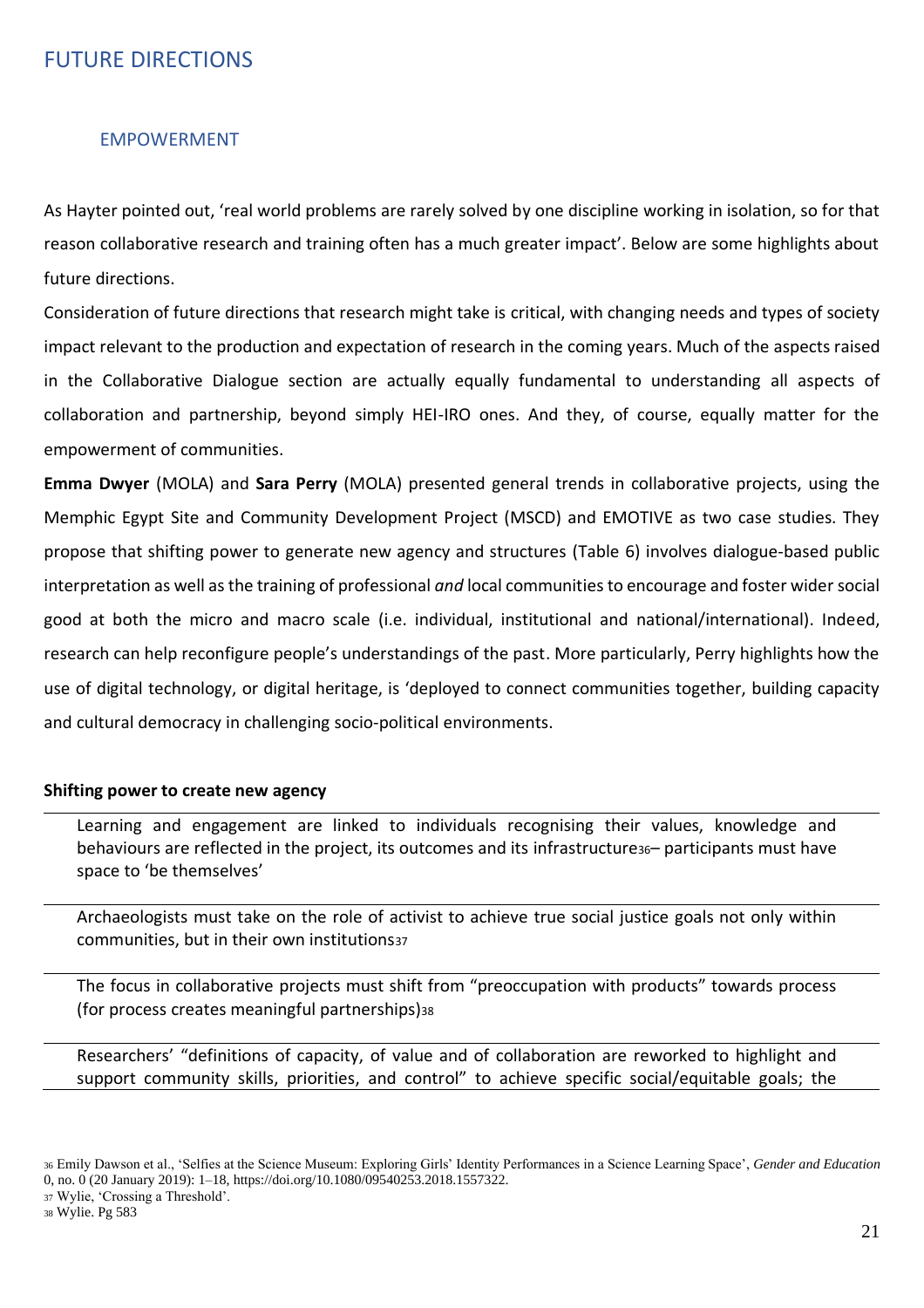researcher themselves must be open to disempowerment in order to support others' empowerment<sub>39</sub>

Projects must conceive of collaborators as more than individuals who lack archaeological technical skills; deploying deliberate learning and design choices to unlock or nurture new/different forms of knowledge, dialogue and practice through the collaboration40

The collaboration should aim to establish creative spaces in the present where participants can practice patient forms of care to serve future needs (as opposed to anxious efforts to save a threatened past)41; achieving projects with 'socially active material legacies'<sup>42</sup>

Transformative remedies that remove barriers to public access and that increase diversity amongst staff are still not successful if participants cannot recognise themselves or the space for them to be themselves in the programmes/spaces made available to them<sup>43</sup>

<span id="page-22-0"></span>Table 6 Shifting power to create new agency, slide presentation by Dwyer and Perry

**Theano Moussouri**, in her presentation *The value and impact of jointly negotiated research between universities and museums,* also addressed 'giving a voice to communities' through face-to-face engagement to 'help them develop their co-creation approach and to start thinking about how they can embed participatory research into their co-creation activities so that they can collect evidence of impact'. With communities being brought into the process, outcomes included increased social integration, reflection on lifestyles, activism and involvement with policy production.

According to a report titled *The changing research landscape and reflections on national research assessment in the future,*<sup>44</sup> types of societal impact include:

- Impact on public engagement, awareness and perceptions
- Impact on education and training
- Impact on health and wellbeing
- Impact on policy and public services
- Impact on culture
- Impact on the economy
- Impact on the environment
- Impact on social cohesion

<sup>39</sup> Charles R. Menzies, Caroline F. Butler, and Caroline F. Butler, 'Redefining University Research Enterprises : Partnership and Collaboration in Laxyuup Gitxaała', in *Scales of Governance and Indigenous Peoples' Rights* (Routledge, Taylor & Francis Group, 2019), 266–81, https://doi.org/10.4324/9781315671888-12. Pg 279

- <sup>42</sup> Williams, Pudney, and Ezzeldin, *Public Archaeology: Arts of Engagement*. See chapter on Pudney
- <sup>43</sup> Kingsley, 'Inclusion in Museums: A Matter of Social Justice'.

<sup>40</sup> Harald Fredheim, 'Sustaining Public Agency in Caring for Heritage: Critical Perspectives on Participation through Co-Design' (PhD Thesis, York, University of York, 2020).

<sup>41</sup> Zena Kamash, 'Embracing Creativity: Crafting Heritage and Mental Wellbeing for the Post-Conflict Middle East' (YOHRS Seminar, University of York, 21 January 2020); Sarah May, 'Heritage, Endangerment and Participation: Alternative Futures in the Lake District', *International Journal of Heritage Studies* 26, no. 1 (2020), https://doi.org/10.1080/13527258.2019.1620827.

<sup>44</sup> Peter Gould, 'On the Case: Method in Public and Community Archaeology: Public Archaeology: Vol 15, No 1', *Public Archaeology* 15, no. 1 (2016), https://doi.org/10.1080/14655187.2016.1199942.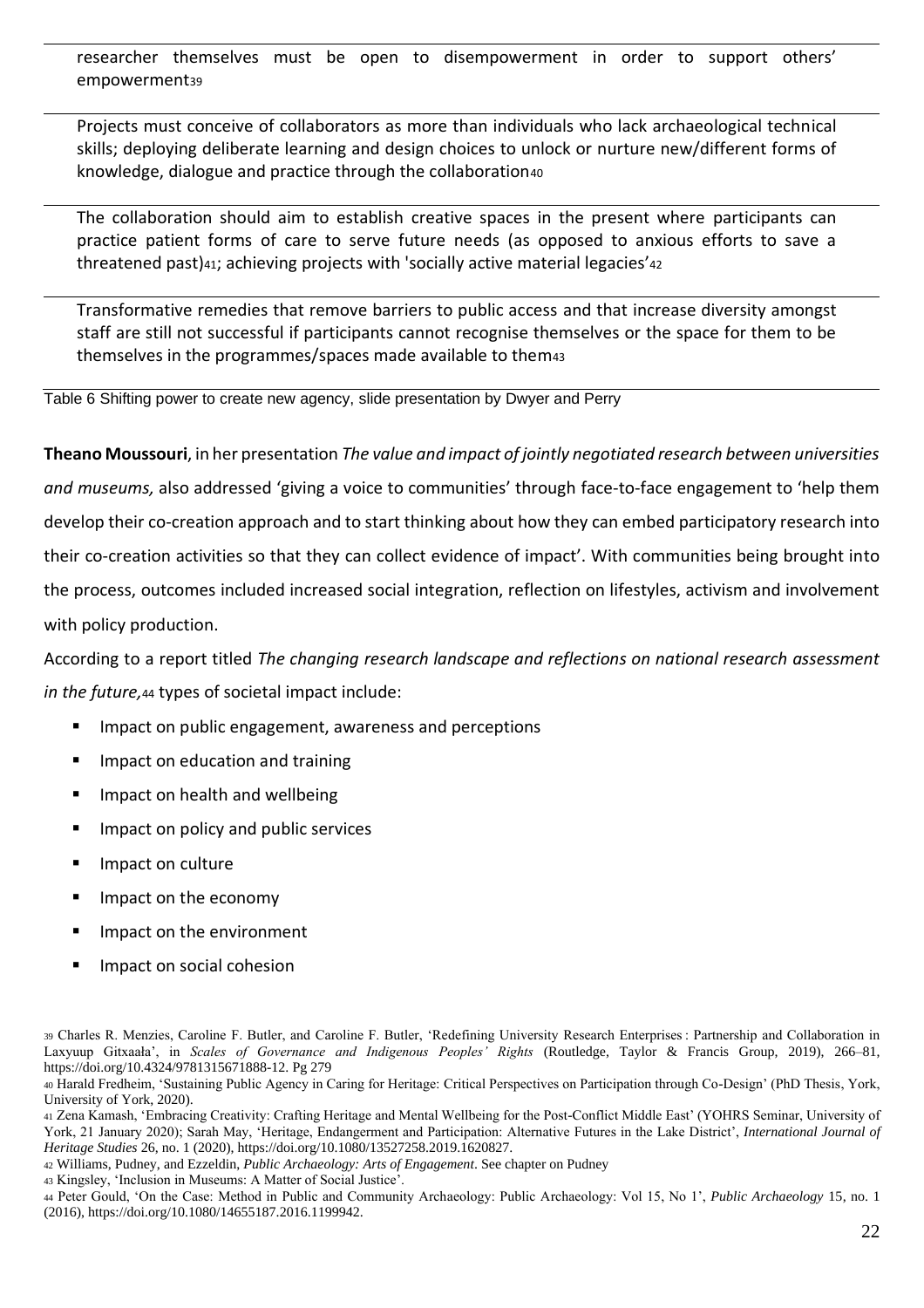- Impact on safety and security
- Impact on legal systems

# <span id="page-23-0"></span>THINKING OF WHAT IS NEXT FOR DIVERSITY, DIGITISATION AND THE CREATIVE ECONOMY?

During the final panel discussion of the conference, **Andrew Bevan (UCL), Rodney Harrison (UCL), Emily Pringle (Tate),** and **Pip Willcox (The National Archives)** discussed four areas:

- What role does heritage research have in shaping policy, practice and future strategies/direction (whether in your own organisation or more broadly);
- What are the main challenges in integrating Research Council-led research with policy and practice in the sector;
- What opportunities do you see which are not currently being exploited;
- How might foresight of future developments in these areas contribute to these discussions? What future do you see for the integration of research, policy and practice in the sector?

Below are summaries from two of the panellists.

### *Rodney Harrison, UCL*

I wanted to make some general comments about the issue of integrating research, policy and practice from the point of view of my role as AHRC Heritage Priority Area Leadership fellow and PI on the major AHRC funded Heritage Futures research programme before speaking in more specific terms to the issue of diversity, which has been a specific topic of focus for my research in and around heritage over the past decade or so.

It is clear that various developments within the structure of the research funding environment-in particular the growth of IROs and other collaborative research partners as researchers themselves, rather than as partners for the delivery of impacts and research outcomes, is having a major influence in breaking down the perceived barriers between research, practice and policy, as some of the papers have noted today. Another recent indicator of these shifts are UKRI dropping the requirement for pathways to impact statements as part of research funding applications, and instead emphasising that social impacts, including impacts on policy and practice, must be completely integrated as part of research projects themselves.

This push towards an increasing integration of research, policy and practice has also been at the heart of the AHRC's Future Heritage Research Strategy, which was revised and updated in March 2018. The aim of the strategy was to build on the substantial heritage related research funded through AHRC's responsive mode research schemes, post-graduate training, international and knowledge exchange funding. It also connects with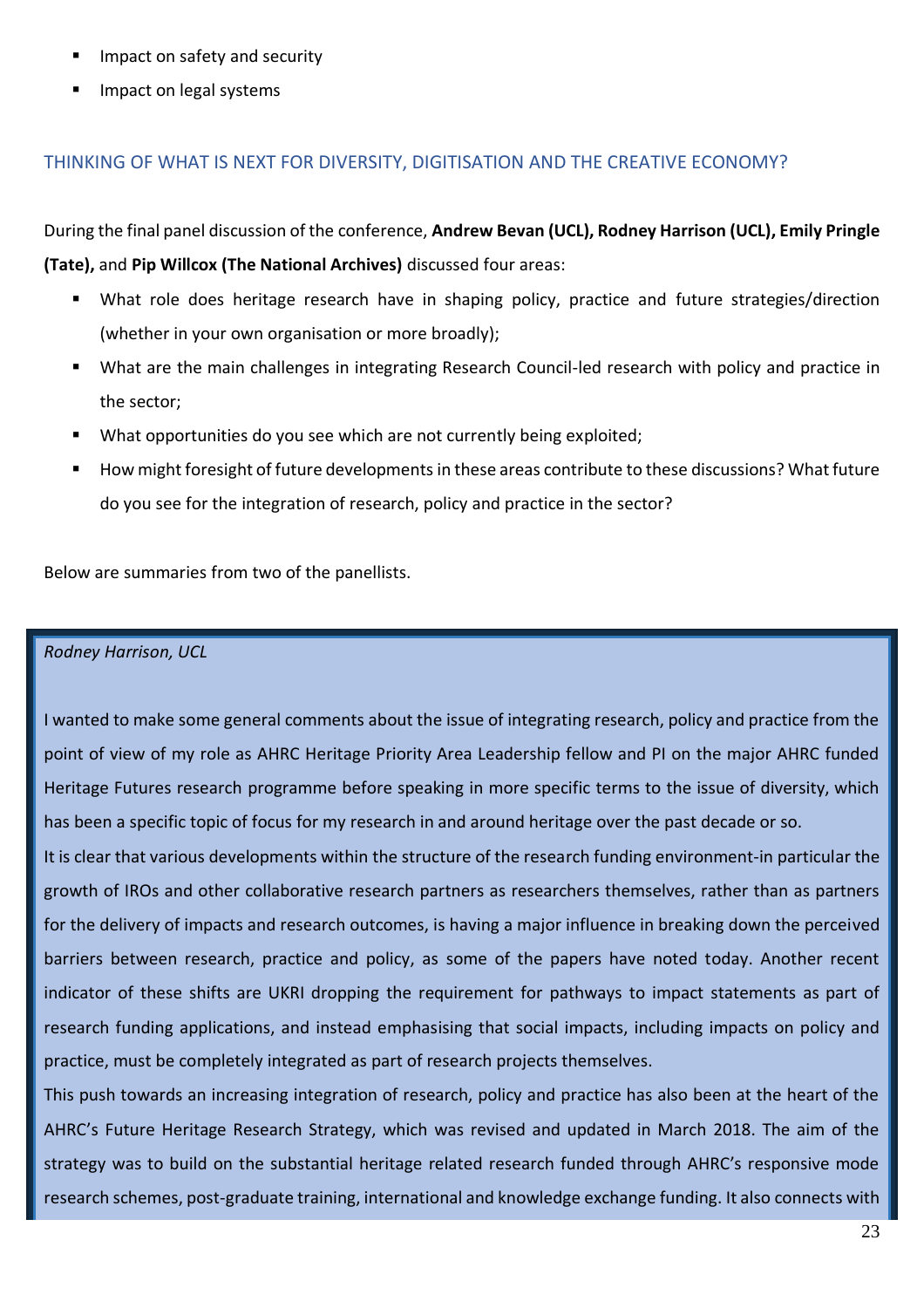past thematic initiatives, including the AHRC Museums and Galleries Programme (2005-10) and joint AHRC-EPSRC Science and Heritage Programme (2007-12) and with other AHRC thematic initiatives such Care for the Future, Digital Transformations, Science in Culture, Translating Cultures, Conflict, Connected Communities and the Creative Economy. It also builds upon a range of targeted calls and collaborations both in the UK and internationally, including the European Joint Programming Initiative (JPI) on Cultural Heritage and Global Change. The strategy also builds on a range of partnerships across the sector, including the work of the IROs and through collaborative doctoral awards / partnerships. It also recognises the role of heritage as a key part of the UK research infrastructure, and in forging long term transnational links.

In this regard it particularly aims to "strengthen interconnections between research, policy and practice, both in the UK and internationally and increasing moves towards research co-design and co-production with heritage institutions and practitioners as a part of 'heritage ecosystems' and the growing opportunities for pathways to research impact and wider benefits both within the heritage sector and beyond". Over the past three years and now into my fourth in this role of AHRC Heritage Priority Area Leadership fellow it has been clear that IROs and other heritage research organisations are indeed taking a more central role with researchers in co-designing research which addresses key issues within the sector which cut across both policy and practice. My own work on Heritage Futures is a good example of this, where the National Trust were engaged as a partner organisation on the original grant application and are now, along with Historic England, Co-Investigators on the follow-onfunding project, "Landscape Futures and the Challenge of Change: Towards Integrated Cultural/Natural Heritage Decision Making" which has been funded under the AHRC Landscape Decisions/Changing Landscapes Follow-on Fund for Impact and Engagement Call and which is led by Caitlin DeSilvey at the University of Exeter. And yet these moves are not without their own challenges, and finding a common language with which to speak across the Higher Education and Independent Research Organisation worlds is not always something which happens without complication. One challenge is to do with the constraints of budgets available to each call. Engaging IROs as co-investigators rather than partner organisations "costs" more-so when we were writing the follow on funding application for Heritage Futures, for example, it was a real challenge for us to include three co-investigators from two different IROs as well as two researchers from HEIs to do precisely the sort of comparative yet focussed practice oriented work the project needs to do. One might argue that indeed, the IROs don't really need researchers from HEIs, that they are perfectly capable of doing this kind of research for themselves. But our experience with Heritage Futures has been that it is the range of views from both inside and outside the sector which are valuable in this co-production of research. And even more importantly, it has been the idea of doing cross-sectoral comparative work-of exploring the potentials for innovation which emerge from seeking shared solutions to collective problems-one of the things which has been most innovative about this work-which has been of most value to the research outcomes. These more practical outcomes have really emerged from much more "basic" curiosity driven research, and I think there is also a clear argument here for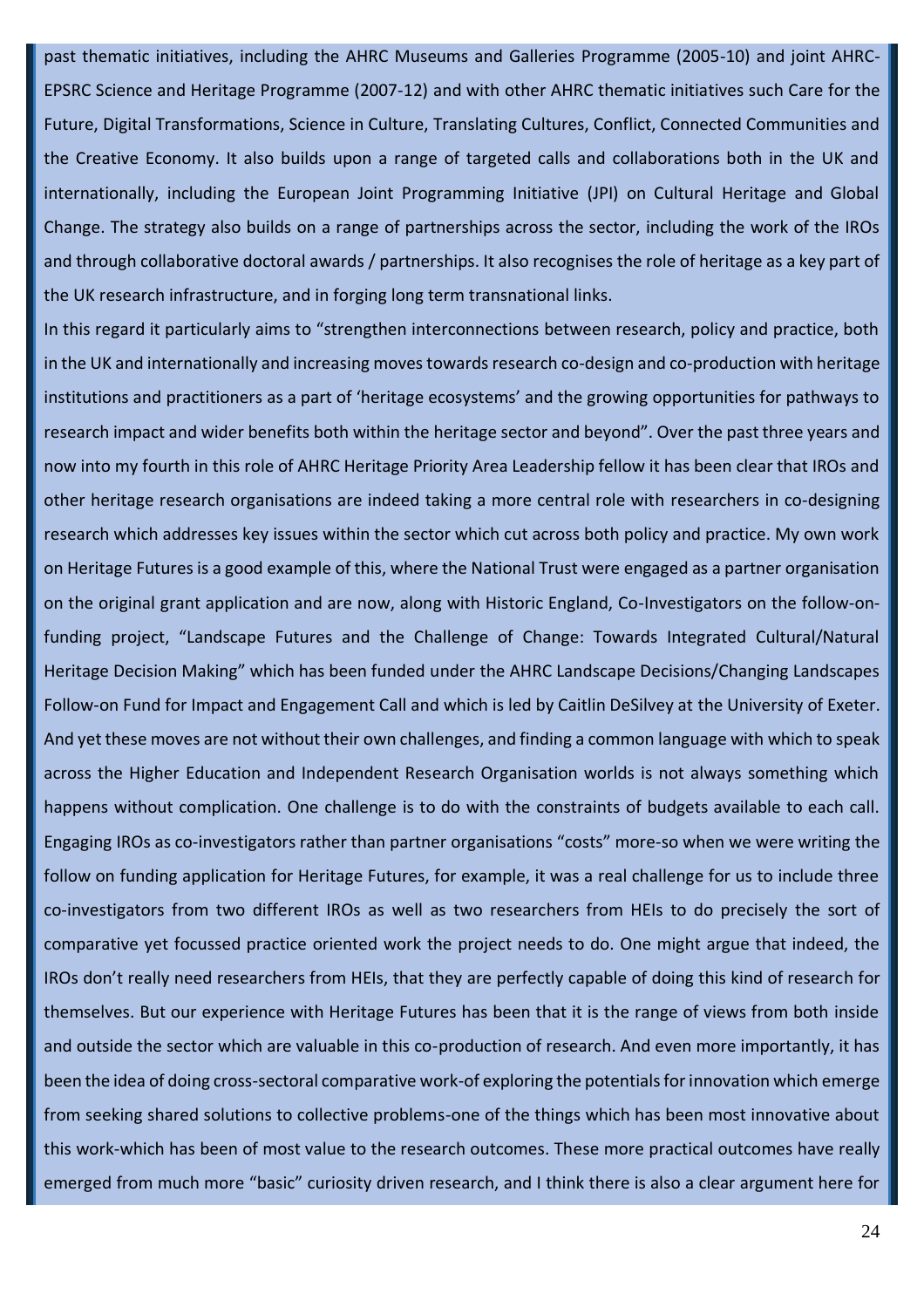the value of such research which is HEI initiated but for which the application may not be immediately apparent. By making the IROs and other organisations we were working with both subjects of, and participants in, the research we were undertaking, we were able to assume precisely this important shifting of inside and outside perspectives that allowed us to develop innovative perspectives on some of the problems which participants identified.

I wanted to turn now to say something about the issue of diversity, which has been one of the four thematic foci of the Heritage Futures research programme (see [www.heritage-futures.org\)](http://www.heritage-futures.org/) and remains a clear problem for the sector. When we were researching diversity, we were mostly concerned with concepts of biological and cultural diversity and the ways in which these produce particular kinds of collecting, ordering and governing practices which have an impact on natural and cultural heritage preservation and the production of categories of difference (see Harrison et al 2020). But I want to draw on some of the perspectives developed by one of my PhD Students, Kyle Lee-Crossett, who has just completed his dissertation which has been looking at the role of diversity in contemporary natural and cultural collecting institutions-museums and archives-in London (Lee-Crossett 2019). He draws on and extends Sarah Ahmed's important work on diversity in higher education institutions (2012) to consider "What work does diversity actually do-as a normative goal and as a conceptwithin contemporary archives and museums?".

In her work, Ahmed argues that the discourse of diversity comes to stand in for it having an effect (2012, 117- 118). Although the discourse of diversity appears to indicate institutional commitments to make changes in response to awareness of structural inequalities, this is not necessarily what is there to do, despite the apparent failure of these organisations to do this. She argues that the discourse of diversity might have precisely the opposite role, that is, discussions of diversity actually displace processes of institutional transformation.

Lee Crossett (2019) argues that similar issues are present in contemporary collections, where diversity appears as a goal in a variety of different ways- in the aim to diversify collections and the publics these collections represent; in the aim to diversify publics, and in the aim to diversify workforces. But it could be argued that it is precisely the role of diversity as a concept in realising and making legible a plethora of ways of articulating difference in human populations and the natural world that re-enforces this capacity for discussions of diversity to come to mask real institutional change. This is another good example of the ways in which comparative research from outside of organisations, but in which organisations are involved as co-researchers, has the potential to significantly influence policy and practice.

Certainly as heritage researchers and practitioners there are significant challenges in the future for developing more diverse and representative perspectives drawn from across the population, but we also need to be aware of, and reflect upon, the ways in which these issues relate in much more significant and fundamental ways to heritage and collections as phenomena and the histories of the institutions which have come to manage them.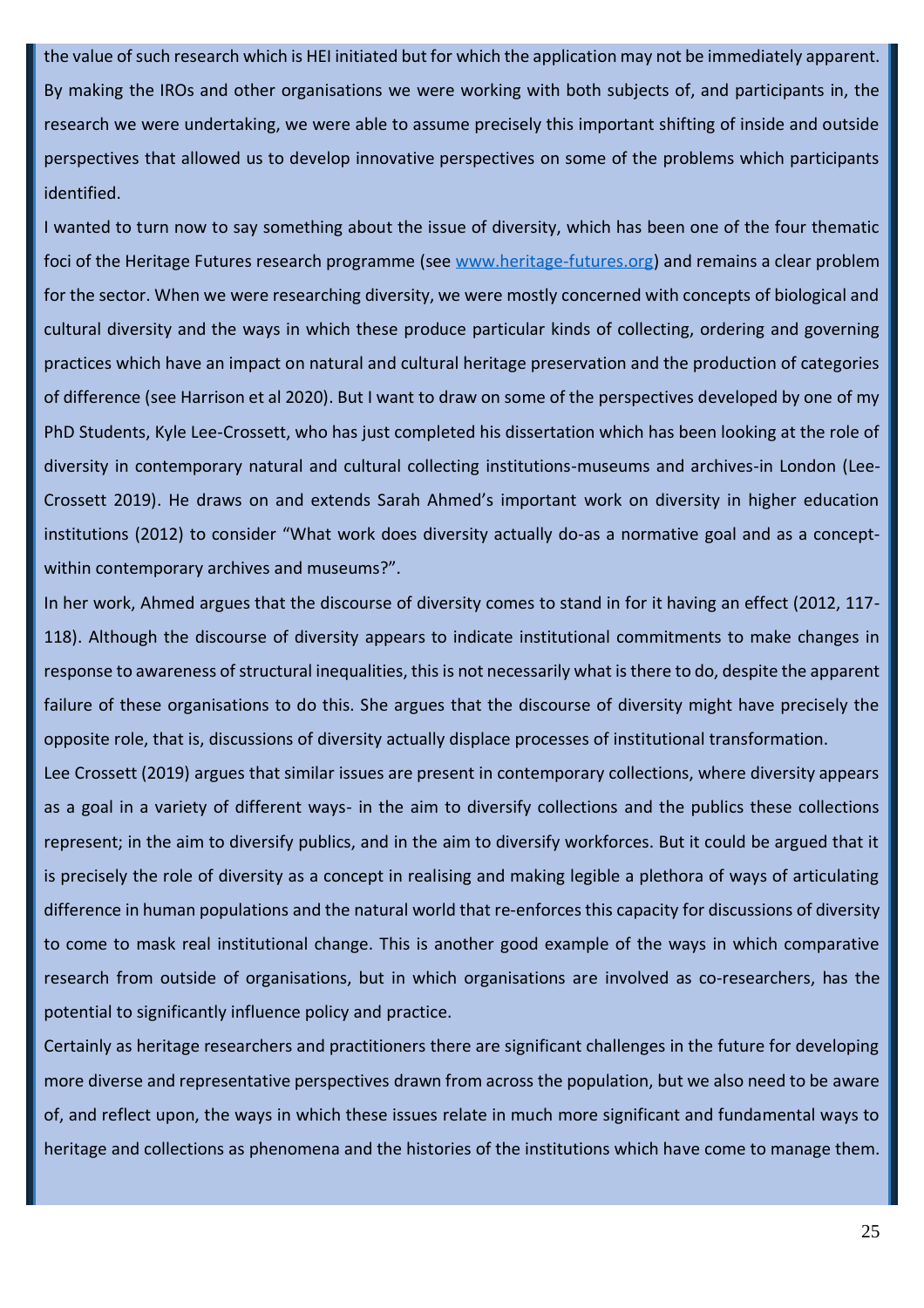#### **References**

Ahmed, S. 2012. On Being Included: Racism and Diversity in Institutional Life. Duke University Press: Durham, N.C.

Harrison, R., C. DeSilvey, C. Holtorf, S. Macdonald, N. Bartolini, E. Breithoff, L.H. Fredheim, A. Lyons, S. May, J. Morgan and S. Penrose. 2020. Heritage Futures: Comparative Approaches to Natural and Cultural Heritage Practices. London: UCL Press. (Open Access Monograph freely available online at [https://www.uclpress.co.uk/products/125034\)](https://www.uclpress.co.uk/products/125034).

Lee-Crossett, K. 2019. 'Collecting Change/Changing Collections: Diversity and Friction in ContemporaryArchive and Museum Collecting in London'. Unpublished PhD dissertation, University College London.

#### *Emily Pringle, Tate*

Before addressing the questions posed to panel members prior to this discussion, I will respond to the issue raised by Rodney of how the 'discourse of diversity' can displace actual institutional change within heritage organisations, museums and archives. This is a important issue and, whilst it is crucial to note that there is a huge amount of work to be done to bring about the necessary changes within heritage organisations, museums and archives, this will not happen unless we engage with the discourses of both diversity and decolonisation. I agree that it is absolutely not enough merely to talk a language of diversity and to engage in institutional virtual signalling through programming and public messaging, and institutions must educate themselves about the issues at stake and how best to address them. There are many committed colleagues within heritage and cultural organisations who are attempting to do just this and who are seeking to affect positive change in their organisations. Working in partnership with colleagues in HEIs (although it must be noted that many of the criticisms laid at the door of cultural organisations regarding diversity can and have been made against universities) and other organisations to interrogate and surface the structural and processual changes that need to be made, is essential to improve policy and practice.

In response to the question of what are the main challenges in integrating Research Council-led research with policy and practice in the sector, I would like refer to research I undertook in 2018 looking at how research functions within art museums (Pringle, 2019). Key amongst my findings was the recognition that art museums negotiate competing discourses. These shape how an institution defines itself and prioritises its time and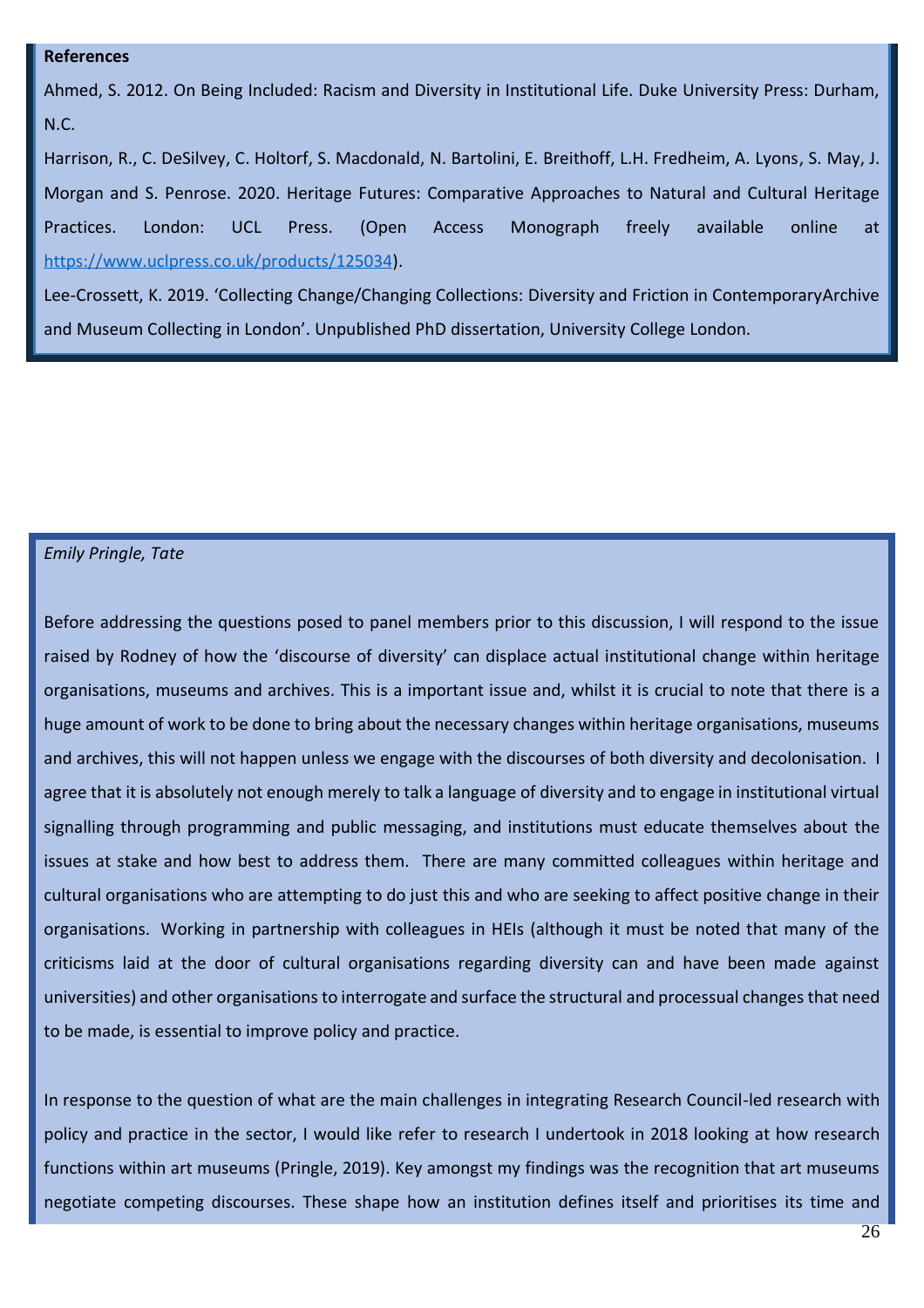resources. The four dominant discourses - collection care and expansion, financial sustainability, academia and democratic participation - have a direct impact on how, whether and what type of research takes place. Bar the academic discourse, these discourses do not necessarily align with Research Council-led research and it is perhaps salutary to acknowledge that museums are constantly juggling the demands of their collections, publics and funders, as well as seeking to undertake research at any one time. Knowledge is generated across these organisations and the commitment to research is unquestionable. What is important is to acknowledge and celebrate that they are not universities, but can work in close and fruitful collaboration with them.

Pringle, E. (2019). Rethinking Research in the Art Museum. London: Routledge

# **REFERENCES**

- AHRC. 'Arts and Humanities Research Landscape', n.d. https://ahrc.ukri.org/documents/publications/arts-andhumanities-research-landscape/.
- BEIS. 'The Allocation of Funding for Research and Innovation', 2018. https://assets.publishing.service.gov.uk/government/uploads/system/uploads/attachment\_data/file/ 731507/research-innovation-funding-allocation-2017-2021.pdf.
- BIS. 'The Allocation of Science and Research Funding 2011/12 to 2014/15: Investing in World-Class Science and Research', 2010. https://assets.publishing.service.gov.uk/government/uploads/system/uploads/attachment\_data/file/ 422477/bis-10-1356-allocation-of-science-and-research-funding-2011-2015.pdf.
- Dawson, Emily, Louise Archer, Amy Seakins, Spela Godec, Jennifer DeWitt, Heather King, Ada Mau, and Effrosyni Nomikou. 'Selfies at the Science Museum: Exploring Girls' Identity Performances in a Science Learning Space'. *Gender and Education* 0, no. 0 (20 January 2019): 1–18. https://doi.org/10.1080/09540253.2018.1557322.
- 'Eligibility for Funding UK Research and Innovation'. Accessed 20 April 2020. https://www.ukri.org/funding/how-to-apply/eligibility/.
- European Commission. 'Innovation Union Competitiveness Report 2011: Executive Summary'. European Union, 2011.
- Fredheim, Harald. 'Sustaining Public Agency in Caring for Heritage: Critical Perspectives on Participation through Co-Design'. PhD Thesis, University of York, 2020.
- Gould, Peter. 'On the Case: Method in Public and Community Archaeology: Public Archaeology: Vol 15, No 1'. *Public Archaeology* 15, no. 1 (2016). https://doi.org/10.1080/14655187.2016.1199942.
- 'Gross Domestic Expenditure on Research and Development, UK Office for National Statistics'. Accessed 3 March 2020.

https://www.ons.gov.uk/economy/governmentpublicsectorandtaxes/researchanddevelopmentexpen diture/bulletins/ukgrossdomesticexpenditureonresearchanddevelopment/2016.

- Harris, Sian. 'The Evolving Landscape of Research Access and Its Impact on the Global South'. The Scholarly Kitchen, 7 February 2019. https://scholarlykitchen.sspnet.org/2019/02/07/the-evolving-landscape-ofresearch-access-and-its-impact-on-the-global-south/.
- HEFCE. 'Research Excellence Framework', n.d.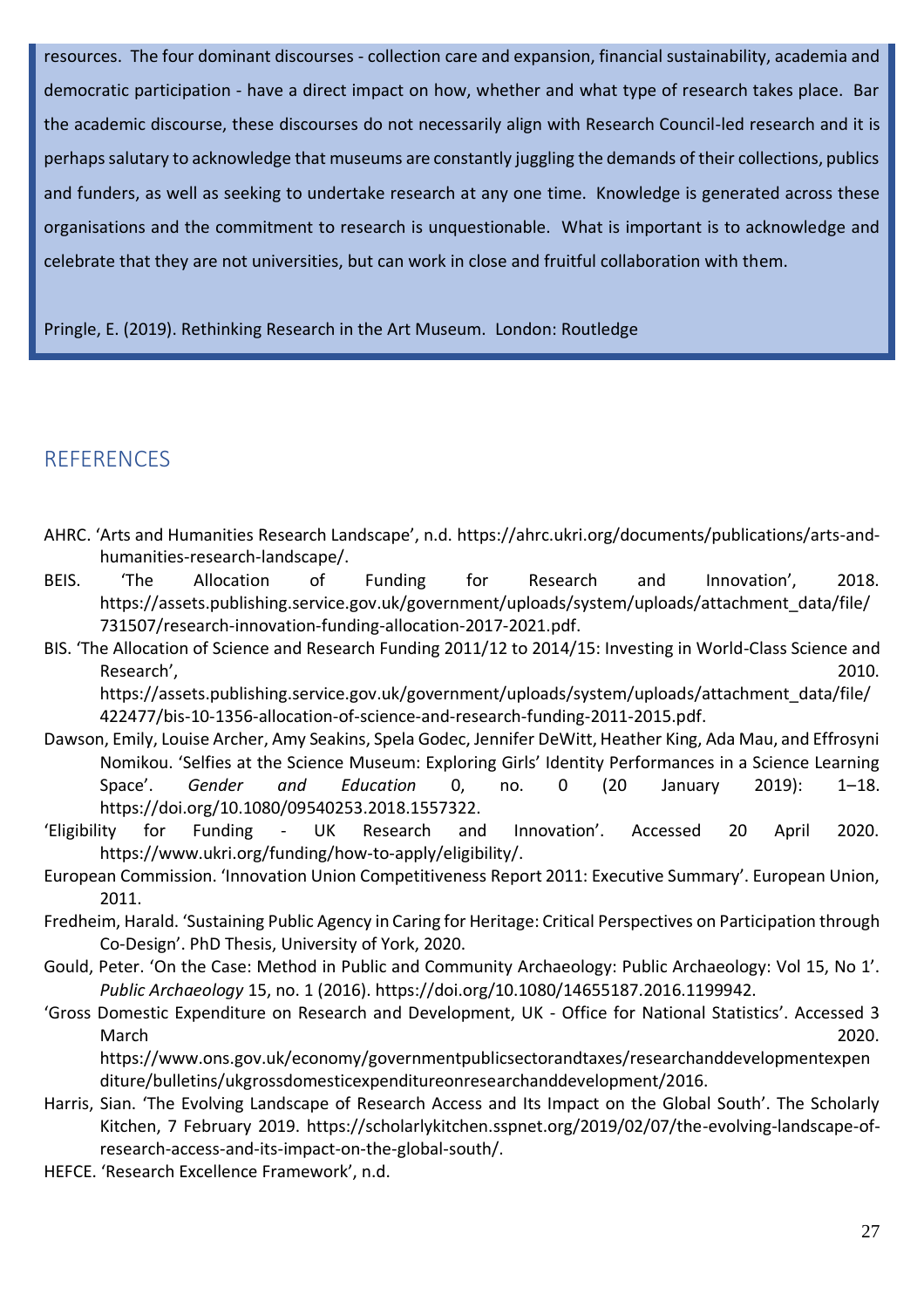- https://plus.google.com/+UNESCO. 'Facts and Figures from the UNESCO Science Report'. UNESCO, 4 November 2015. https://en.unesco.org/unesco\_science\_report/figures.
- GOV.UK. 'John Kingman to Lead Creation of New £6 Billion Research and Innovation Body'. Accessed 3 March 2020. https://www.gov.uk/government/news/john-kingman-to-lead-creation-of-new-6-billionresearch-and-innovation-body.
- Jubb, Michael. 'The Scholarly Ecosystem'. In *Academic and Professional Publishing*, edited by Robert Campbell, Ed Pentz, and Ian Borthwick, 53–77. Chandos Publishing, 2012. https://doi.org/10.1016/B978-1-84334- 669-2.50003-2.
- Kamash, Zena. 'Embracing Creativity: Crafting Heritage and Mental Wellbeing for the Post-Conflict Middle East'. presented at the YOHRS Seminar, University of York, 21 January 2020.
- Kingsley, Rose Paquet. 'Inclusion in Museums: A Matter of Social Justice'. : *: Museum Management and Curatorship* 31, no. 5 (2016). https://doi.org/10.1080/09647775.2016.1211960.
- König, Thomas, and Helga Nowotny. 'Social Science Infrastructure: European Union (Resourcing and Funding)'. *International Encyclopedia of the Social & Behavioral Sciences*, 31 December 2015. https://doi.org/10.1016/B978-0-08-097086-8.41049-4.
- May, Sarah. 'Heritage, Endangerment and Participation: Alternative Futures in the Lake District'. *International Journal of Heritage Studies* 26, no. 1 (2020). https://doi.org/10.1080/13527258.2019.1620827.
- Menzies, Charles R., Caroline F. Butler, and Caroline F. Butler. 'Redefining University Research Enterprises : Partnership and Collaboration in Laxyuup Gitxaała'. In *Scales of Governance and Indigenous Peoples' Rights*, 266–81. Routledge, Taylor & Francis Group, 2019. https://doi.org/10.4324/9781315671888-12.
- GOV.UK. 'Nurse Review of Research Councils: Recommendations'. Accessed 3 March 2020. https://www.gov.uk/government/publications/nurse-review-of-research-councils-recommendations.
- Parks, Sarah, Daniela Rodriguez-Rincon, Sarah Parkinson, and Catriona Manville. 'The Changing Research Landscape and Reflections on National Research Assessment in the Future': Product Page, 2019. https://www.rand.org/pubs/research\_reports/RR3200.html.
- Perry, Sara. 'Foreward'. In *Public Archaeology: Arts of Engagement*. Oxford: Archaeopress Access, 2019. http://www.archaeopress.com/ArchaeopressShop/DMS/FE4B8E4146B34A438BF5937F5DEFE924/978 1789693737-sample.pdf.
- 'Policy for Research and Technological Development | Fact Sheets on the European Union | European Parliament'. Accessed 3 March 2020. https://www.europarl.europa.eu/factsheets/en/sheet/66/policyfor-research-and-technological-development.
- Posner, Barry Z., and Warren H. Schmidt. 'Determining Managerial Strategies in the Public Sector: What Kind of People Enter the Public and Private Sectors? An Updated Comparison of Perceptions, Stereotypes, and Values'. *Human Resource Management (Pre-1986); New York* 21, no. 2, 3 (Summer 1982): 35.
- GOV.UK. 'Research and Innovation Funding Allocation: 2017 to 2021'. Accessed 3 March 2020. https://www.gov.uk/government/publications/research-and-innovation-funding-allocation-2017-to-2021.
- Robinson, Helena. 'Is Cultural Democracy Possible in a Museum? Critical Reflections on Indigenous Engagement in the Development of the Exhibition Encounters: Revealing Stories of Aboriginal and Torres Strait Islander Objects from the British Museum': *International Journal of Heritage Studies* 23, no. 9 (2017). https://doi.org/10.1080/13527258.2017.1300931.
- Salama, M., R. Bahsoon, and N. Bencomo. 'Chapter 11 Managing Trade-Offs in Self-Adaptive Software Architectures: A Systematic Mapping Study'. In *Managing Trade-Offs in Adaptable Software Architectures*, edited by Ivan Mistrik, Nour Ali, Rick Kazman, John Grundy, and Bradley Schmerl, 249–97. Boston: Morgan Kaufmann, 2017. https://doi.org/10.1016/B978-0-12-802855-1.00011-3.
- 'The Scientific Century: Securing Our Future Prosperity | Royal Society'. Accessed 3 March 2020. https://royalsociety.org/topics-policy/publications/2010/scientific-century/.

UK Government. 'Science and Innovation Investment Framework, 2004-2014', 2004.

Williams, Howard, Caroline Pudney, and Afnan Ezzeldin, eds. *Public Archaeology: Arts of Engagement*. Oxford: Archaeopress 2019.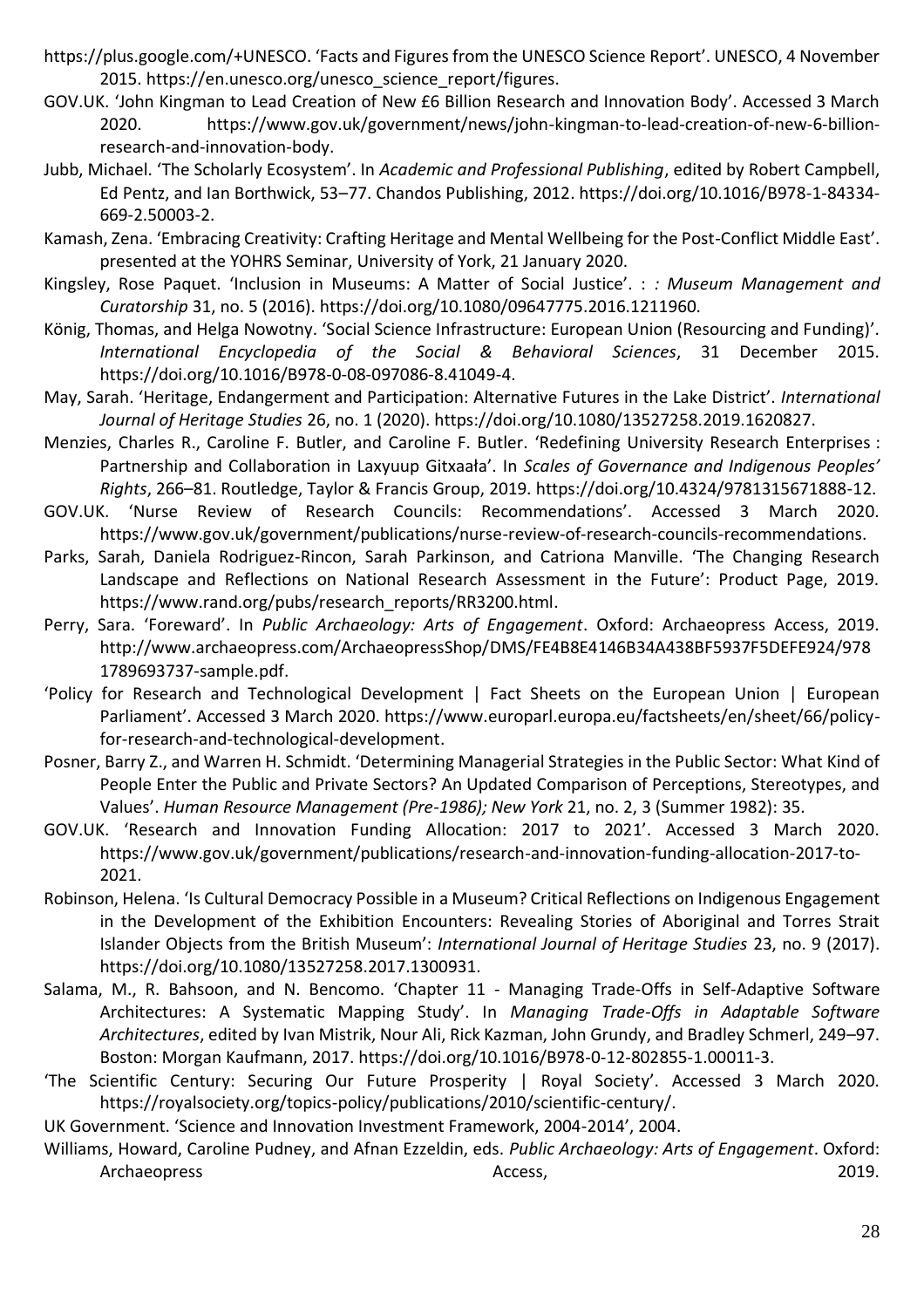http://www.archaeopress.com/ArchaeopressShop/DMS/FE4B8E4146B34A438BF5937F5DEFE924/978 1789693737-sample.pdf.

Wylie, Alison. 'Crossing a Threshold: Collaborative Archaeology in Global Dialogue'. *Archaeologies* 15, no. 3 (1 December 2019): 570–87. https://doi.org/10.1007/s11759-019-09385-4.